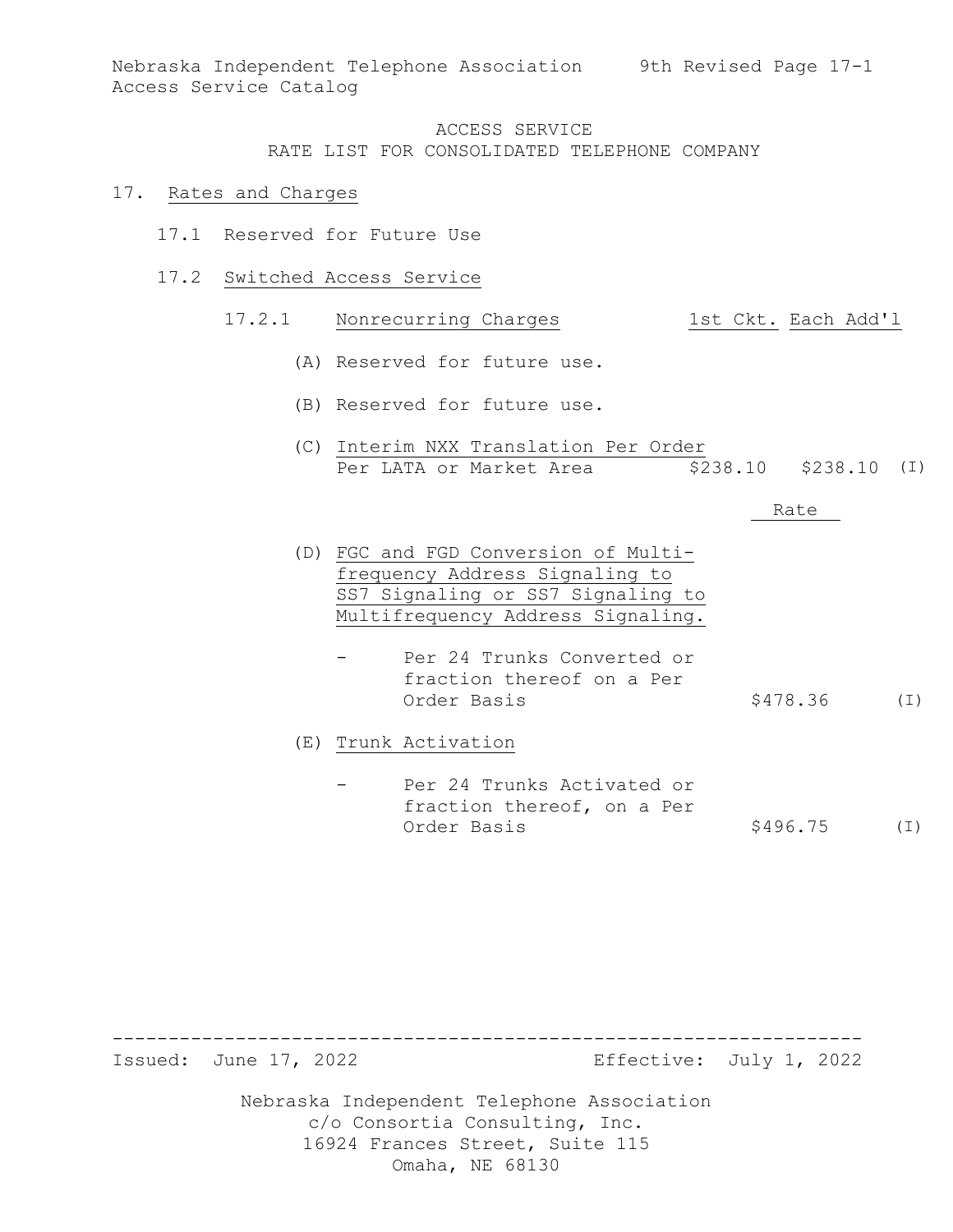Nebraska Independent Telephone Association 14th Revised Page 17-2 Access Service Catalog

ACCESS SERVICE

RATE LIST FOR CONSOLIDATED TELEPHONE COMPANY

17. Rates and Charges 17.2.2 Local Transport Rate - Direct Trunked Transport Direct Trunked Facility Per Mile - Voice Grade \$ 3.39 - High Capacity DS1 15.89 - High Capacity DS3 Direct Trunked Termination Per Termination - Voice Grade  $\frac{1}{2}$  \$ 34.06 - High Capacity DS1 82.43<br>- High Capacity DS3 527.32 - High Capacity DS3 Multiplexing Per Arrangement  $-$  DS3 to DS1  $$482.96$ - DS1 to Voice 186.46 Tandem Switched Transport (Applies to Non-Toll Free) Tandem Switched Facility Per Access Minute Per Mile Originating \$0.00035621 Terminating Tandem Switched Termination Per Access Minute Per Term. Originating \$0.01709913 Terminating \$0.002261 (I) Tandem Switching Per Access Minute Per Tandem Originating \$0.005476 Terminating Network Blocking Per Blocked Call Applies to FGD only -------------------------------------------------------------------- Effective: July 1, 2022  $$3.39$  (I) (I) (I) (I) (I) (I) (I) (I)  $$0.000435$  (I) \$0.005705 (I) \$0.0166 (I)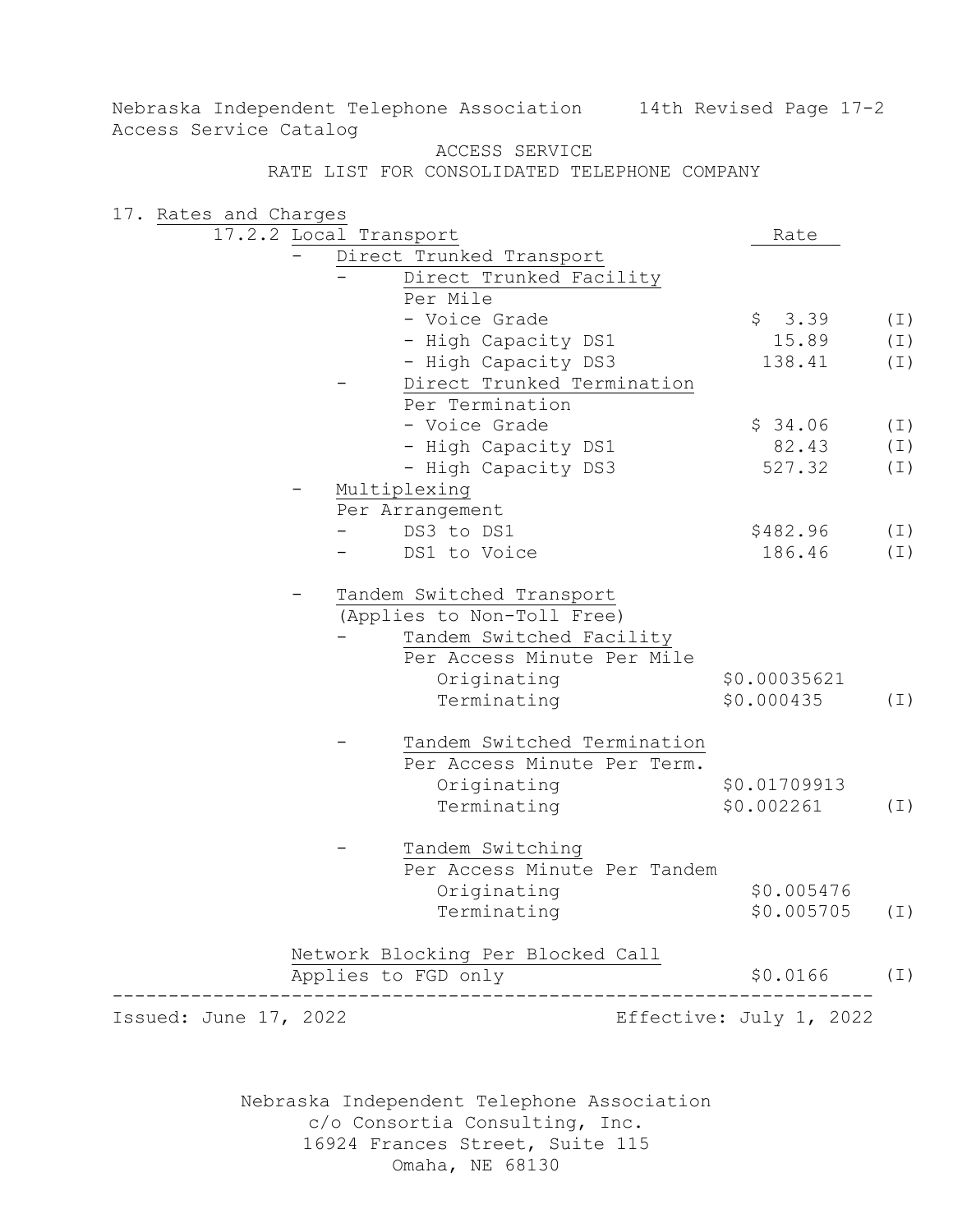Nebraska Independent Telephone Association 9th Revised Page 17-3 Access Service Catalog

# ACCESS SERVICE RATE LIST FOR CONSOLIDATED TELEPHONE COMPANY

### 17. Rates and Charges (Cont'd.)

- 17.2 Switched Access Service (Cont'd.)
	- 17.2.2 Local Transport (Cont'd.)

## (A) Common Channel Signaling Network Connection\*

| (1) | Signaling Network Access Link                      | Rate        |          |
|-----|----------------------------------------------------|-------------|----------|
|     | - Signaling Mileage<br>Facility Per Mile           | $$4.56$ (I) |          |
|     | - Signaling Mileage Termination<br>per Termination | \$45.84     | $(\bot)$ |
| (2) | STP Port<br>- per Port                             | \$452.39    | (I)      |
|     | 800 Data Base Access Service Oueries               |             |          |

(B) 800 Data Base Access Service Queries

| Per Query |                    |                |  |  |  |  |
|-----------|--------------------|----------------|--|--|--|--|
|           | - Basic            | \$0.002224 (R) |  |  |  |  |
|           | - Vertical Feature | \$0.002224 (R) |  |  |  |  |

\*Available where technically feasible, as designated in NECA Tariff F.C.C. No. 4, Wire Center Information.

--------------------------------------------------------------------

Effective: July 1, 2022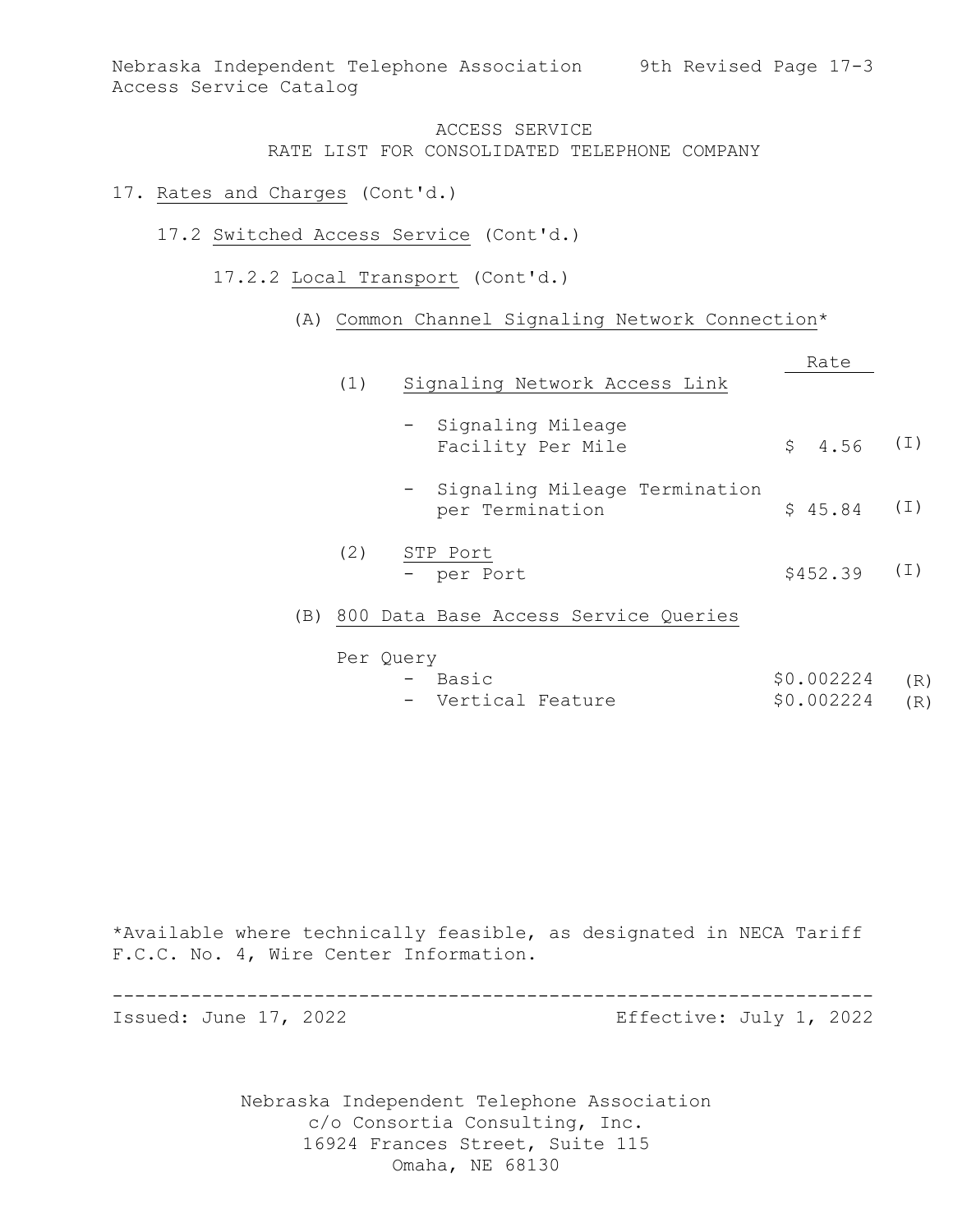| Access Service Catalog          | Nebraska Independent Telephone Association 13th Revised Page 17-4                                  |                                 |
|---------------------------------|----------------------------------------------------------------------------------------------------|---------------------------------|
|                                 | ACCESS SERVICE                                                                                     |                                 |
|                                 | RATE LIST FOR CONSOLIDATED TELEPHONE COMPANY                                                       |                                 |
| 17. Rates and Charges (Cont'd.) |                                                                                                    |                                 |
|                                 | 17.2 Switched Access Service (Cont'd.)<br>17.2.3 End Office                                        |                                 |
|                                 | (A) Local Switching<br>Per Access Minute                                                           | Rate                            |
|                                 | (Applies to Non-Toll Free)<br>Originating<br>Terminating                                           | \$0.032365<br>\$0.0000          |
|                                 | (Applies to Toll Free)<br>Originating<br>Terminating                                               | (R)<br>\$0.011996<br>\$0.000000 |
|                                 | (B) Information Surcharge<br>Per 100 Access Minutes                                                |                                 |
|                                 | (Applies to Non-Toll Free)<br>Originating<br>Terminating                                           | \$0.000000<br>\$0.000000        |
|                                 | (Applies to Toll Free)<br>Originating<br>Terminating                                               | \$0.000000<br>\$0.000000        |
|                                 | 17.2.4 Reserved for future use.                                                                    |                                 |
|                                 | 17.2.5 Directory Assistance Service                                                                | Rate                            |
|                                 | (A) Directory Assistance Service                                                                   |                                 |
|                                 | A Directory Assistance Service<br>Charge applies for each call to<br>Directory Assistance Service. | \$1.01                          |
|                                 | (B) Reserved for future use.                                                                       |                                 |

-------------------------------------------------------------------- Effective: July 1, 2022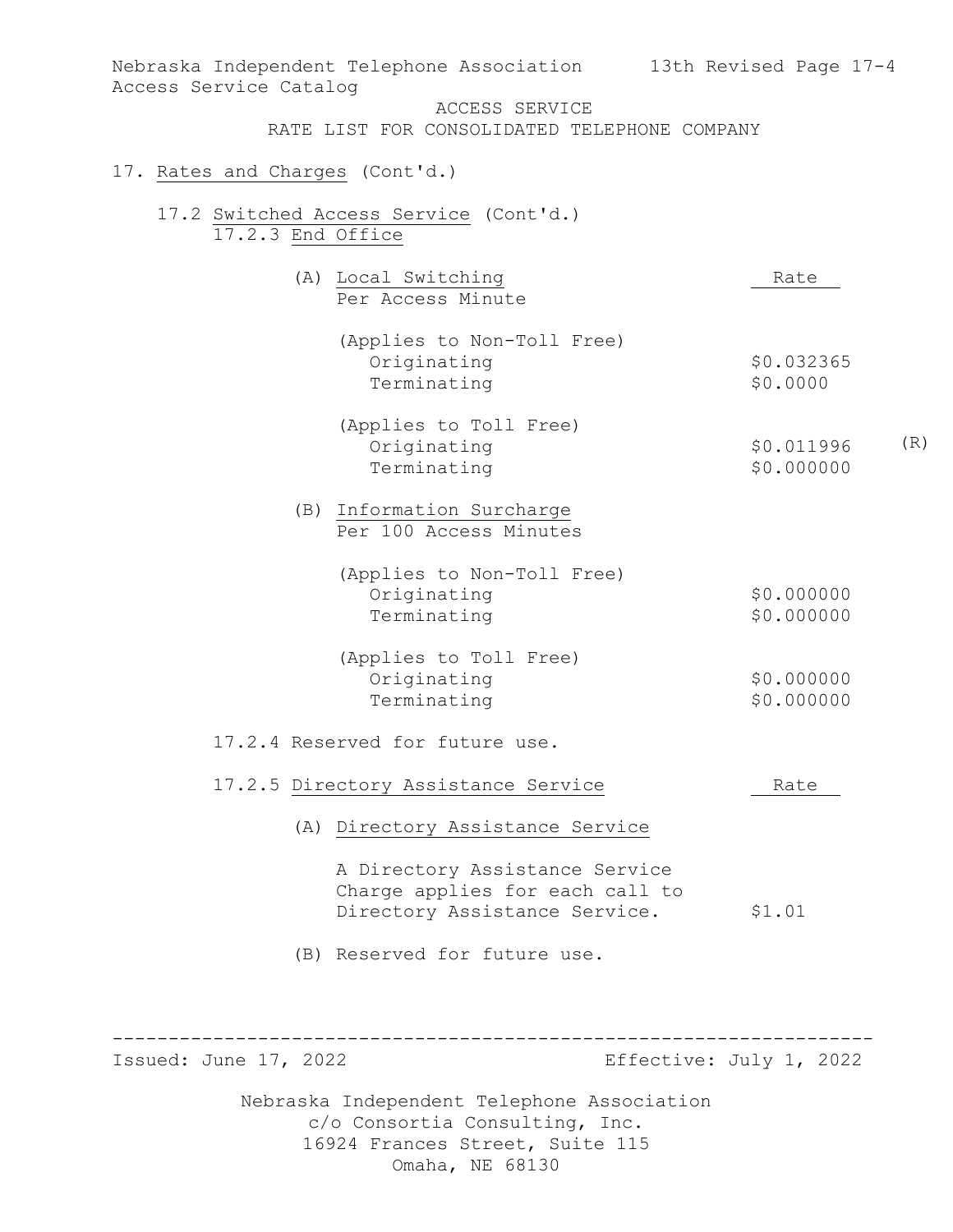Nebraska Independent Telephone Association Original Page 17-5 Access Service Catalog ACCESS SERVICE RATE LIST FOR CONSOLIDATED TELEPHONE COMPANY 17. Rates and Charges (Cont'd.) 17.2 Switched Access Service (Cont'd.) 17.2.5 Directory Assistance Service (Cont'd.) (C) Credit Allowance for Uncompleted Rate DA Calls In addition to the credit allowance for Directory Assistance Service Call as set forth in 9.4.8(A) of NECA TARIFF F.C.C. NO. 5, there is also a credit allowance for the Switched Access Service portion in the originating LATA of such DA call. The credit will be as set forth following: (1) Reserved for future use. (2) Credit per call when FGA or FGB Switched Access Service is billed using per minute<br>rates rates \$0.0659 (3) Credit per call when FGC or FGD Switched Access Service is billed using per minute rates \$0.0659 17.2.7 Reserved for future use.

----------------------------------------------------------------------- Effective: September 1, 1999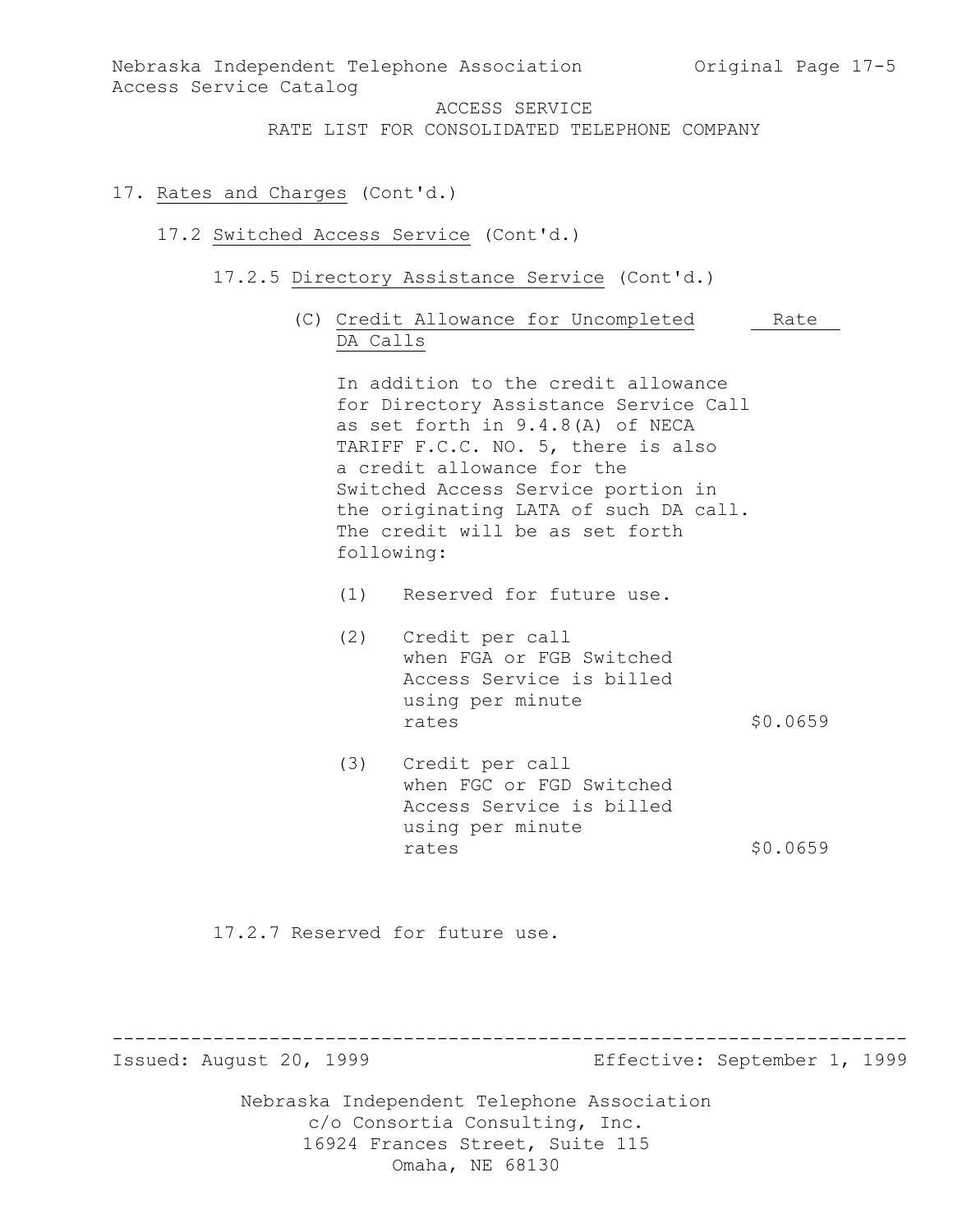Nebraska Independent Telephone Association Original Page 17-6 Access Service Catalog

ACCESS SERVICE

RATE LIST FOR CONSOLIDATED TELEPHONE COMPANY

### 17. Rates and Charges (Cont'd.)

### 17.3 Special Access Service

17.3.1 Reserved for future use. 17.3.2 Reserved for future use. 17.3.3 Reserved for future use. 17.3.4 Voice Grade Service Regulations for Voice Grade Service are set forth in NECA TARIFF F.C.C. NO. 5, Section 7.6. NRC\* Monthly 1st Each Add'l. (A) Channel Termination Rate Ckt. Ckt. Per Termination -Two-wire \$22.36 \$78.05 \$78.05  $$32.21$   $$78.05$   $$78.05$ (B) Channel Mileage Monthly Rate (1) Channel Mileage Facility Per Mile  $$1.61$  (2) Channel Mileage Termination Per Termination \$29.88 (C) Optional Features and Functions (1) Bridging (a) Voice Bridging Per Port -Two-Wire \$4.75<br>-Four-Wire \$4.75  $-Four-Wire$  (b) Data Bridging Per Port  $-Two-Wire$  \$4.75  $-Four-Wire$   $$4.75$ \*NRC is an abbreviation for nonrecurring charge ----------------------------------------------------------------------- Effective: September 1, 1999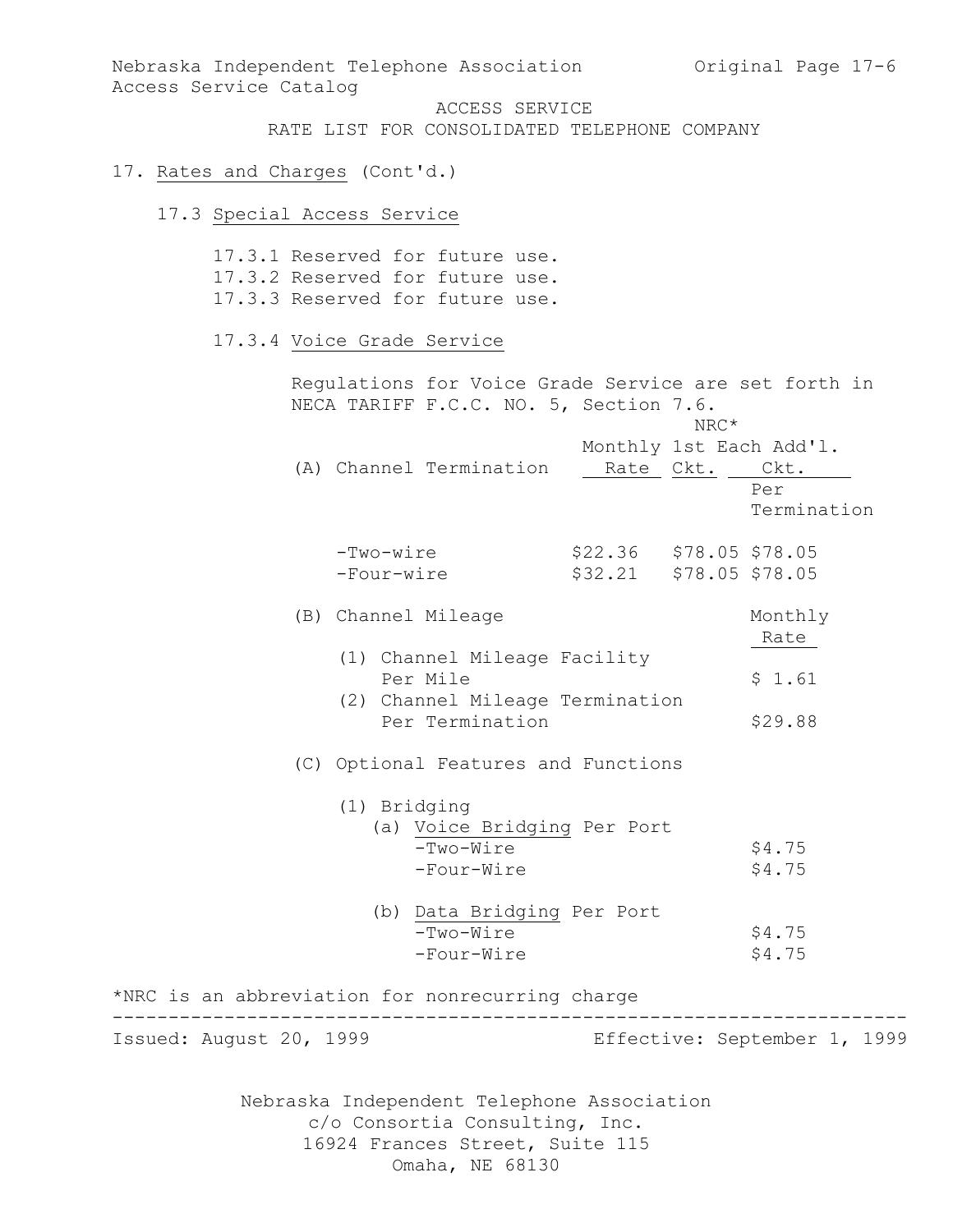- 17. Rates and Charges (Cont'd.)
	- 17.3 Special Access Service (Cont'd.)
		- 17.3.4 Voice Grade Service (Cont'd.)
			- (1) Bridging (Cont'd.)
				- (C) Optional Features and Functions (Cont'd.)

|                                  | Monthly<br>Rate |
|----------------------------------|-----------------|
|                                  |                 |
| (c) Reserved for future use.     |                 |
| (d) Reserved for future use.     |                 |
|                                  |                 |
|                                  |                 |
| (e) Telemetry and Alarm Bridging |                 |
| Active Bridging Channel          |                 |
| Connections                      |                 |
| Per Channel Connected            |                 |
|                                  |                 |
| -Split Band                      | \$8.89          |
|                                  |                 |
| -Summation                       | \$3.47          |
|                                  |                 |
|                                  |                 |
| Passive Bridging Channel         |                 |
| Connections                      |                 |
| Per Channel Connected            | \$0.24          |

----------------------------------------------------------------------- Effective: September 1, 1999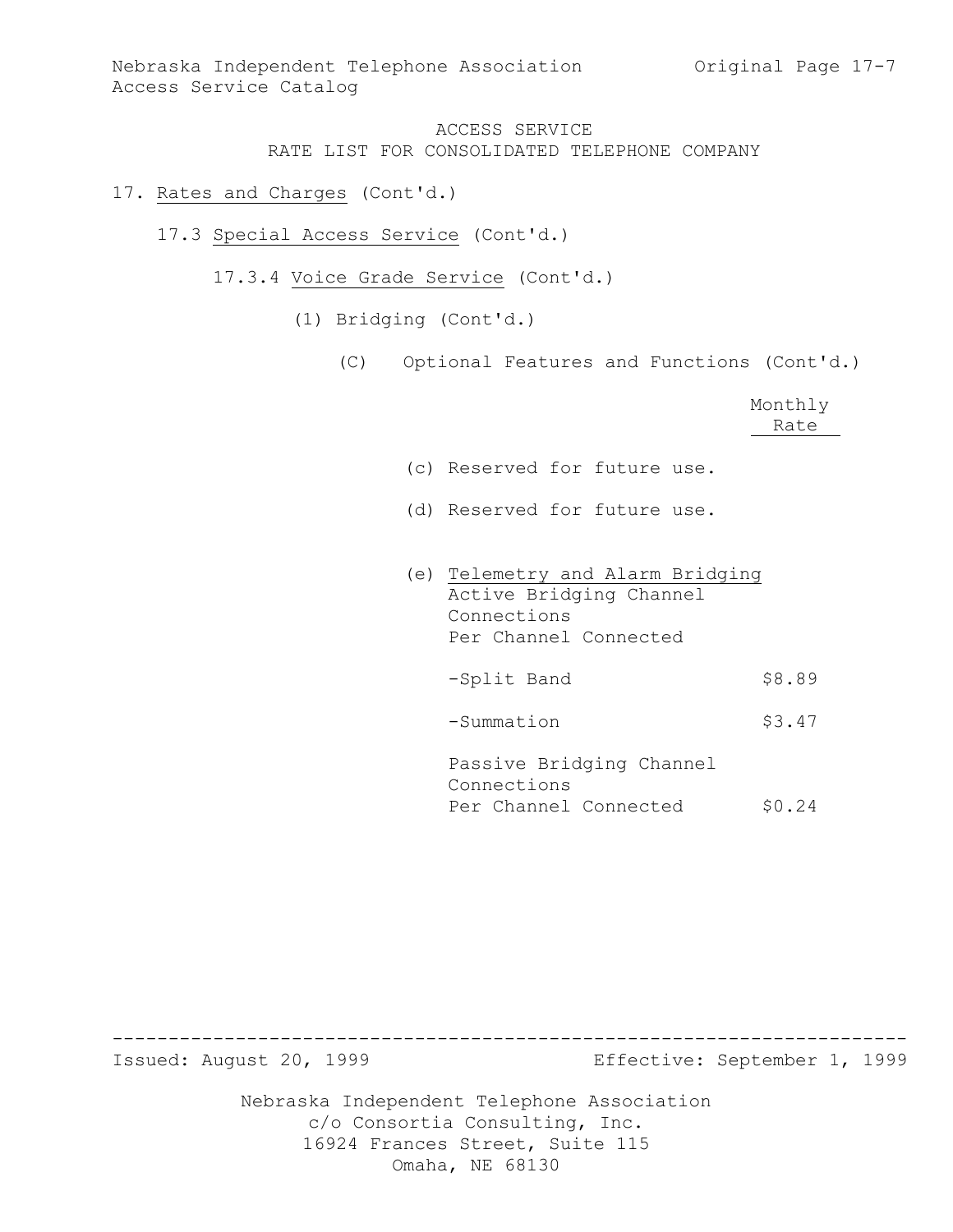## 17. Rates and Charges (Cont'd.)

## 17.3 Special Access Service (Cont'd.)

17.3.4 Voice Grade Service (Cont'd.)

|     | $200$ $0100$ $001$ $001$<br>(C) Optional Features and<br>Functions (Cont'd.) | Monthly<br>Rate  |
|-----|------------------------------------------------------------------------------|------------------|
|     | (2) Conditioning Per Termination                                             |                  |
|     | - C-Type                                                                     | \$5.69           |
|     | Data Capability                                                              | \$3.94           |
| (3) | Improved Return Loss for<br>Transmission<br>Per Termination                  |                  |
|     | - Two-Wire<br>- Four-Wire                                                    | \$7.15<br>\$7.15 |
| (4) | Customer Specified Receive<br>Level Per Two-Wire Termination \$ 3.44         |                  |
| (5) | Reserved for future use.                                                     |                  |
| (6) | Signaling Capability<br>Per Termination                                      | \$11.73          |

----------------------------------------------------------------------- Effective: September 1, 1999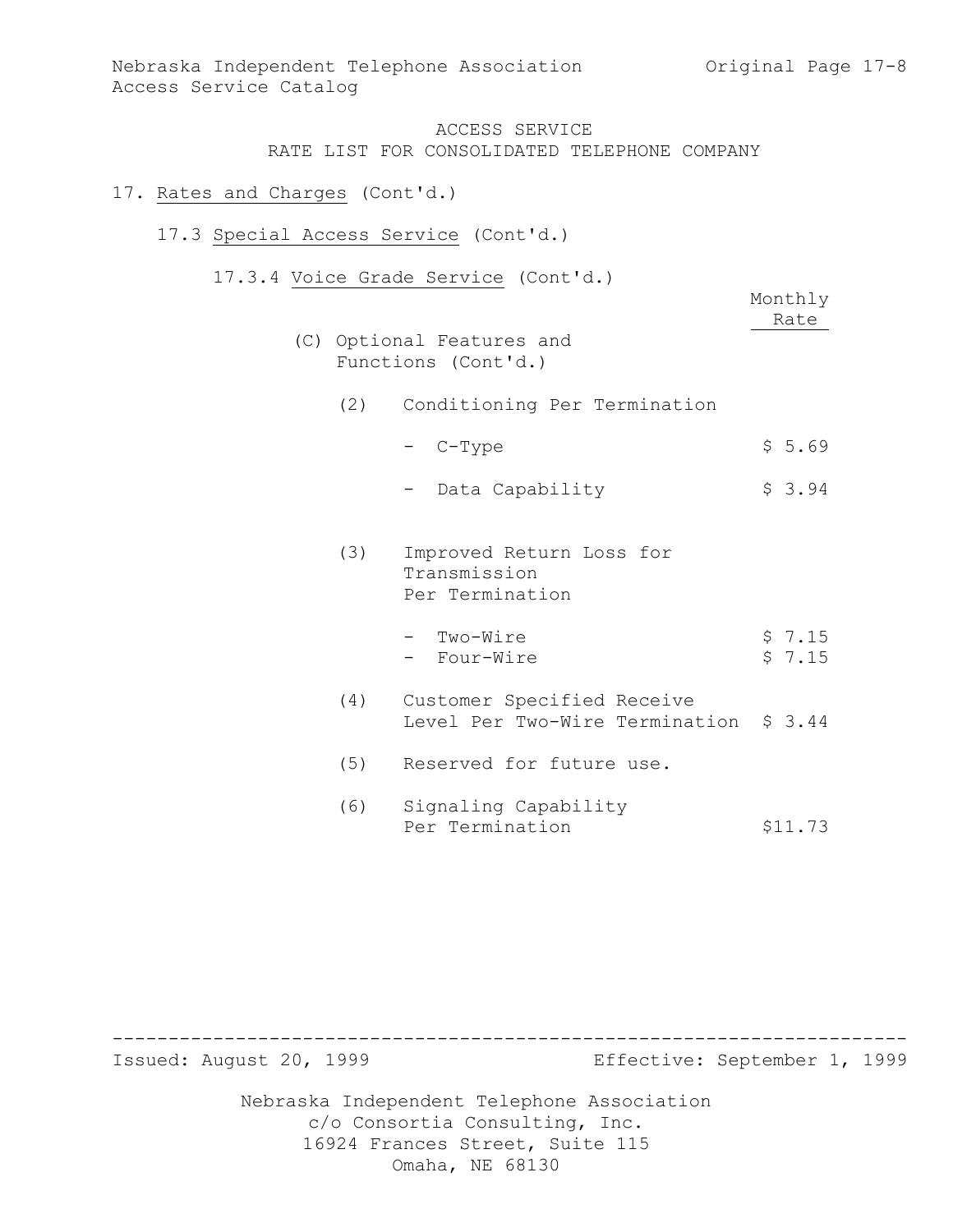### 17. Rates and Charges (Cont'd.)

- 17.3 Special Access Service (Cont'd.)
	- 17.3.4 Voice Grade Service (Cont'd.)

Monthly Rate

- (C) Optional Features and Functions (Cont'd.)
	- (7) Selective Signaling Arrangement<br>Per Arrangement \$6.38 Per Arrangement
	- (8) Transfer Arrangement (key activated or dial-up\*)
		- Per four port arrangement including control channel termination\*\* \$3.01
		- Per five port arrangement including control channel termination\*\* \$6.85
	- (9) Public Packet Switching Network (PPSN) Interface Arrangement Per Arrangement ICB

NOTE: ICB rates and charges shall be filed in 17.3.9.

\*The dial-up option requires the customer to purchase the Controller Arrangement, which is described in NECA TARIFF F.C.C. NO. 5, Section 13.3.4.

\*\*An additional Channel Termination charge will apply whenever a spare channel is configured as a leg to the customer designated premises. Additional channel mileage charges will also apply when the transfer arrangement is not located in the customer designated premises serving wire center.

----------------------------------------------------------------------- Effective: September 1, 1999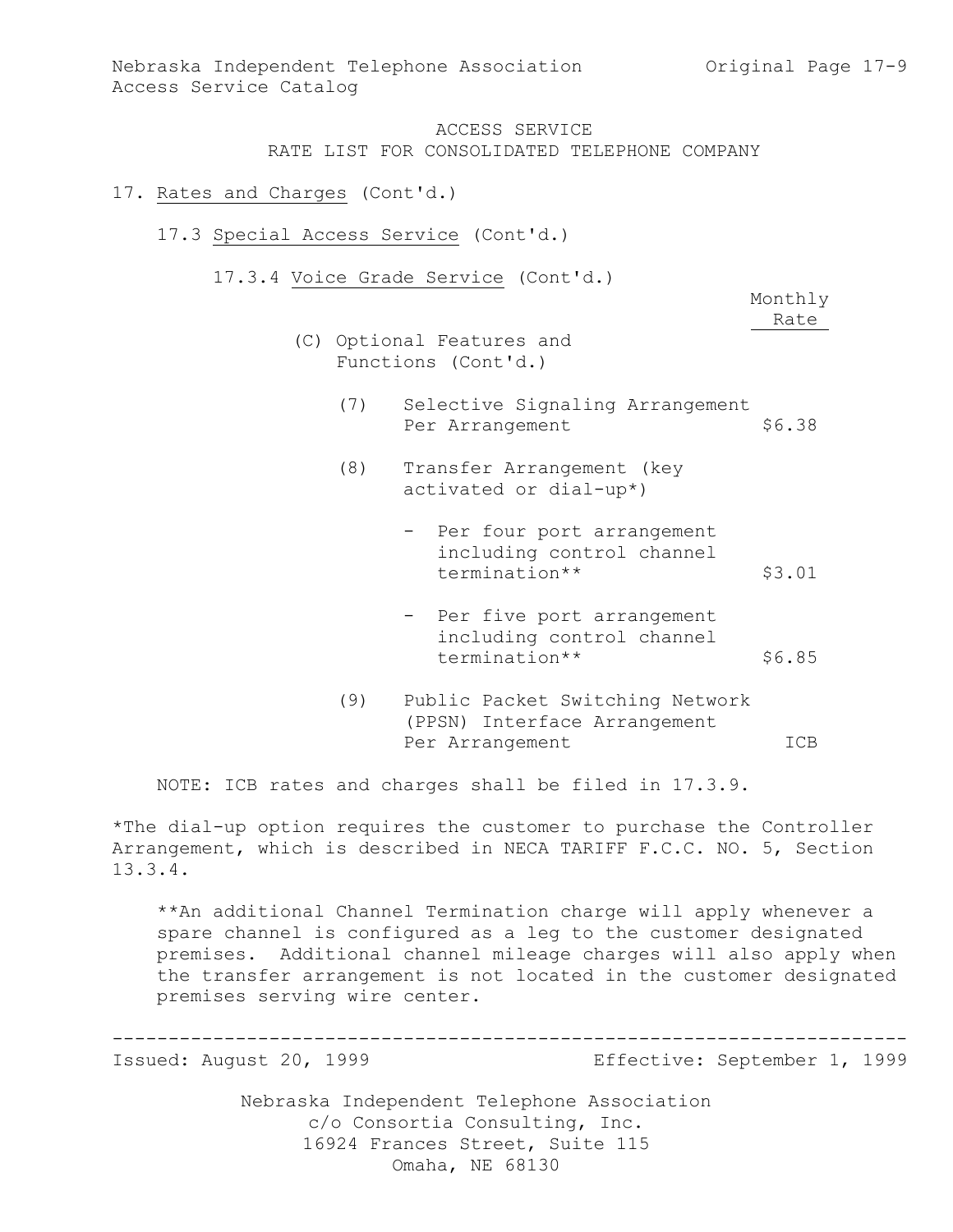- 17. Rates and Charges (Cont'd.)
	- 17.3 Special Access Service (Cont'd.)
		- 17.3.5 Program Audio Service\*

Regulations concerning Program Audio Service are set forth in Section 7.7 of NECA TARIFF F.C.C. NO. 5.

|         |                         |     |                                                                     |         | Monthly Nonrecurring         |
|---------|-------------------------|-----|---------------------------------------------------------------------|---------|------------------------------|
|         |                         |     |                                                                     | Rate    | Charge                       |
|         |                         |     |                                                                     | (A)     | Channel                      |
|         |                         |     | Termination                                                         |         |                              |
|         |                         |     | Per Termination                                                     |         |                              |
|         |                         |     | $-200$ to $3500$ Hz                                                 | \$41.60 | \$189.00                     |
|         |                         |     | $-100$ to 5000 Hz                                                   |         | 44.82 189.00                 |
|         |                         |     | $-50$ to 8000 Hz                                                    | 44.82   | 189.00                       |
|         |                         |     | $-50$ to 15000 Hz                                                   | 44.82   | 189.00                       |
|         |                         |     | (B) Channel Mileage                                                 |         |                              |
|         |                         | (1) | Channel Mileage Facility<br>Per Mile                                |         |                              |
|         |                         |     | - 200 to 3500 Hz                                                    | \$3.46  |                              |
|         |                         |     | - 100 to 5000 Hz                                                    | 6.91    |                              |
|         |                         |     | - 50 to 8000 Hz 10.37                                               |         |                              |
|         |                         |     | - 50 to 15000 Hz                                                    | 13.84   |                              |
|         |                         | (2) | Channel Mileage                                                     |         |                              |
|         |                         |     | Termination                                                         |         |                              |
|         |                         |     | Per Termination                                                     |         |                              |
|         |                         |     |                                                                     |         |                              |
|         |                         |     | $-200$ to 3500 Hz $\frac{27}{100}$                                  |         |                              |
|         |                         |     | - 100 to 5000 Hz                                                    | 62.54   |                              |
|         |                         |     | - 50 to 8000 Hz                                                     | 93.81   |                              |
|         |                         |     | - 50 to 15000 Hz                                                    | 125.08  |                              |
| $\star$ | monthly charge.         |     | Daily Rates are 1/10th of the monthly rates, up to a maximum of the |         |                              |
|         | Issued: August 20, 1999 |     |                                                                     |         | Effective: September 1, 1999 |
|         |                         |     | Nebraska Independent Telephone Association                          |         |                              |
|         |                         |     | c/o Consortia Consulting, Inc.                                      |         |                              |

16924 Frances Street, Suite 115

Omaha, NE 68130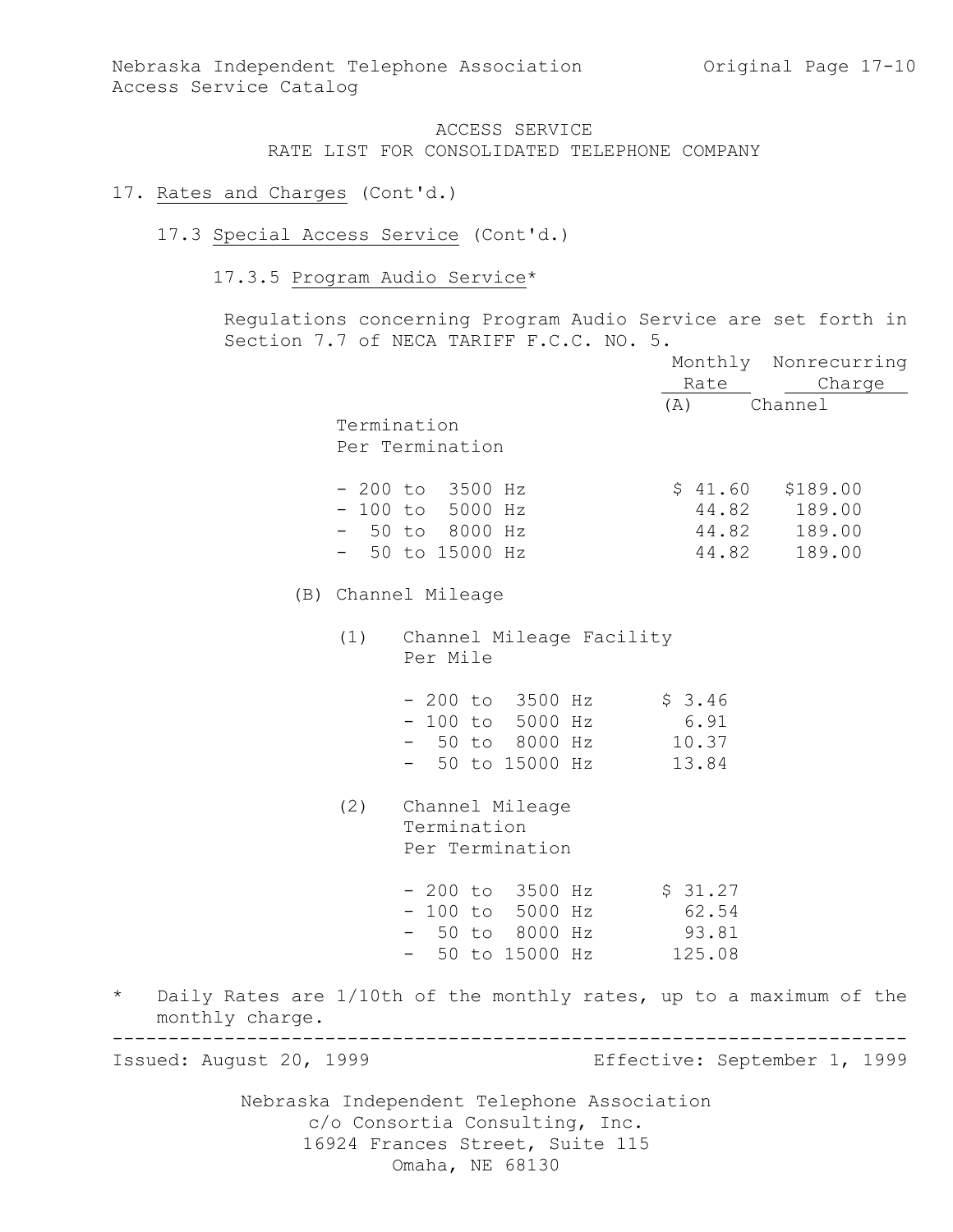- 17. Rates and Charges (Cont'd.)
	- 17.3 Special Access Service (Cont'd.)

17.3.5 Program Audio Service\* (Cont'd.)

|     |                                              | Monthly<br>Rate |
|-----|----------------------------------------------|-----------------|
|     | (C) Optional Features and Functions          |                 |
| (1) | Bridging, Distribution<br>Amplifier Per Port | \$19.19         |
| (2) | Gain Conditioning<br>Per Service             | \$11.23         |
| (3) | Stereo<br>Per Service                        | \$18.24         |

17.3.6 Reserved for future use.

\* Daily Rates are 1/10th of the monthly rates, up to a maximum of the monthly charge.

----------------------------------------------------------------------- Effective: September 1, 1999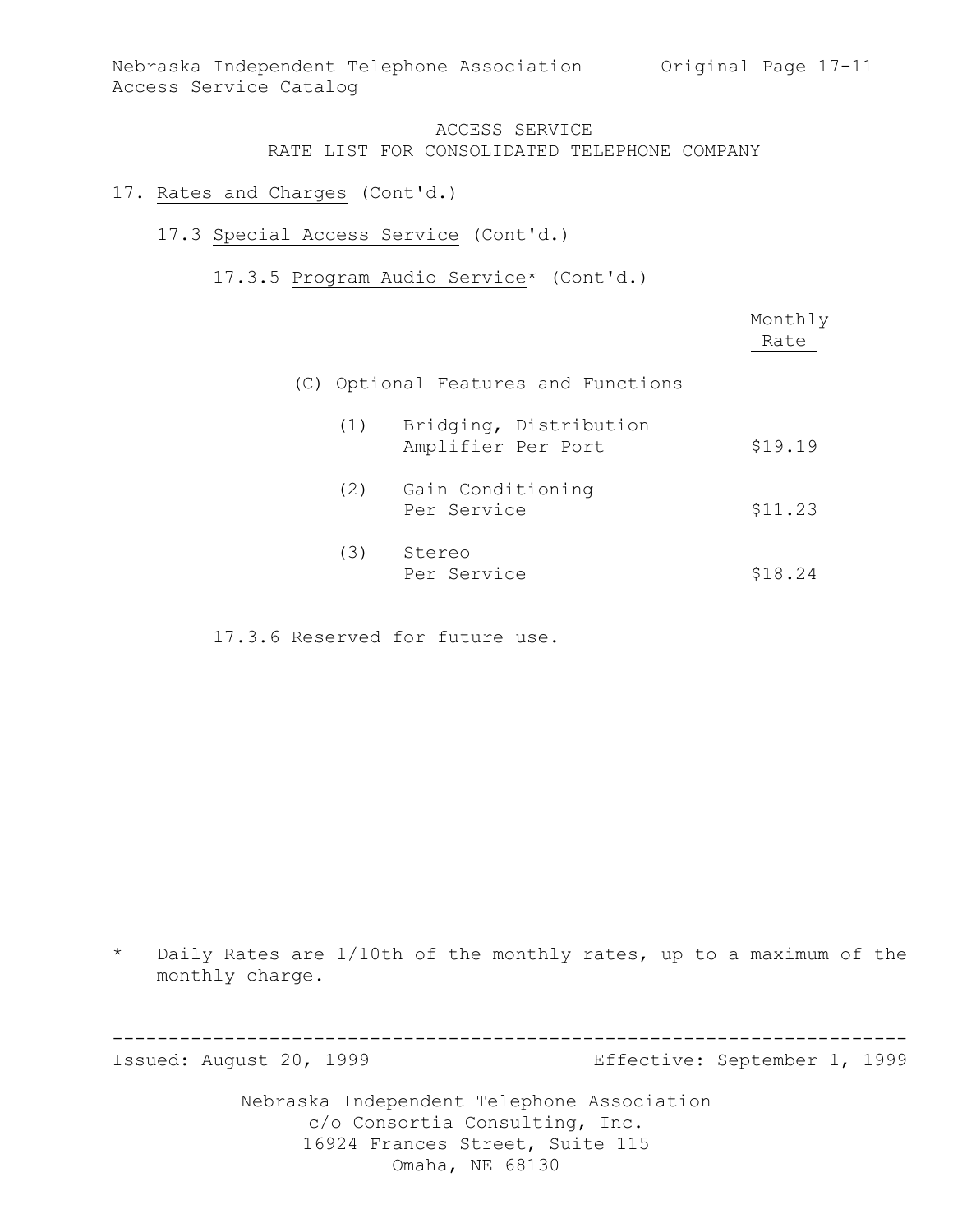Nebraska Independent Telephone Association c/o Consortia Consulting, Inc. 16924 Frances Street, Suite 115 Omaha, NE 68130 Nebraska Independent Telephone Association Original Page 17-12 Access Service Catalog ACCESS SERVICE RATE LIST FOR CONSOLIDATED TELEPHONE COMPANY 17. Rates and Charges (Cont'd.) 17.3 Special Access Service (Cont'd.) 17.3.7 Digital Data Service Regulations concerning Digital Data Service are set forth in NECA TARIFF F.C.C. NO. 5, Section 7.9. Monthly Nonrecurring Charges Rate 1st Ckt. Each Add'l (A) Channel Termination Per Termination - 2.4 kbps \$55.73 \$241.00 \$241.00 - 4.8 kbps 55.73 241.00 241.00 - 9.6 kbps 55.73 241.00 241.00 - 56.0 kbps 55.73 241.00 241.00 - 64.0 kbps 55.73 241.00 241.00 (B) Channel Mileage (1) Channel Mileage Facility Per Mile - 2.4 kbps \$ 3.00 - 4.8 kbps 3.00 - 9.6 kbps 3.00 - 56.0 kbps 6.01 - 64.0 kbps 6.01 (2) Channel Mileage Termination Per Termination - 2.4 kbps \$21.78 - 4.8 kbps 21.78 - 9.6 kbps 21.78 - 56.0 kbps 43.57 - 64.0 kbps 43.57 Monthly (C) Optional Features and Functions Rate (1) Bridging Per Port \$4.75 ----------------------------------------------------------------------- Effective: September 1, 1999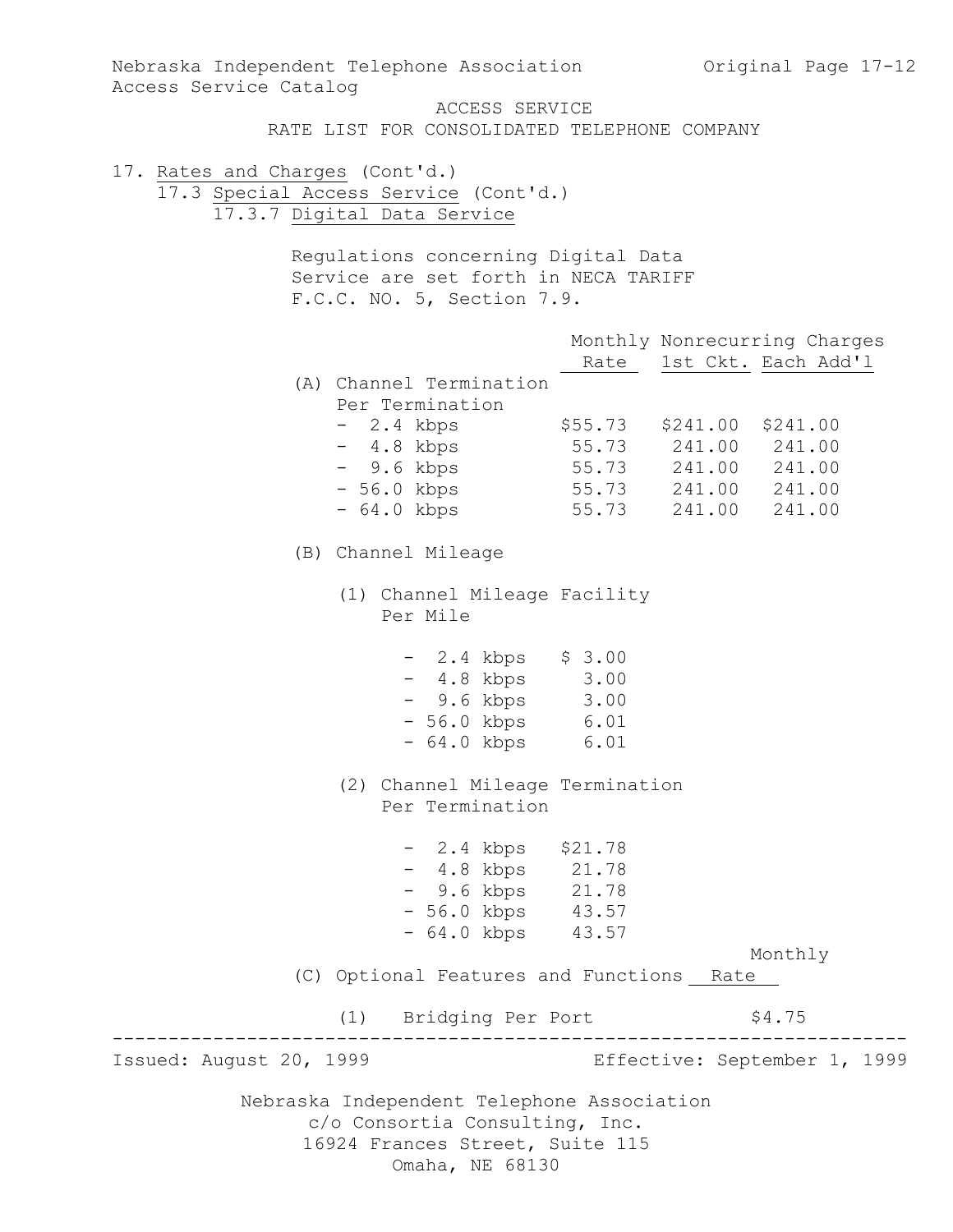## 17. Rates and Charges (Cont'd.)

- 17.3 Special Access Service (Cont'd.)
	- 17.3.7 Digital Data Service (Cont'd.)

Monthly

- (C) Optional Features and Functions Rate (Cont'd.)
	- (2) Loop Transfer Arrangement \$5.97 Per Four Key Arrangement\*
	- (3) Public Packet Switching Network Interface Arrangement
		- Per 9.6 kbps arrangement ICB - Per 56.0 kbps arrangement ICB

| (D) Term Discounts |           |                             | Percentage |
|--------------------|-----------|-----------------------------|------------|
|                    |           | 56.0 and 64.0 Kbps Services |            |
|                    | 36 months |                             | 10%        |
|                    | 60 months |                             | 20%        |

\* An additional Channel Termination charge will apply whenever a spare channel is configured as a leg to the customer designated premises. Additional Channel Mileage charges will also apply when the transfer arrangement is not located in the customer designated premises serving wire center.

ICB rates and charges are filed in 17.3.9 following.

----------------------------------------------------------------------- Effective: September 1, 1999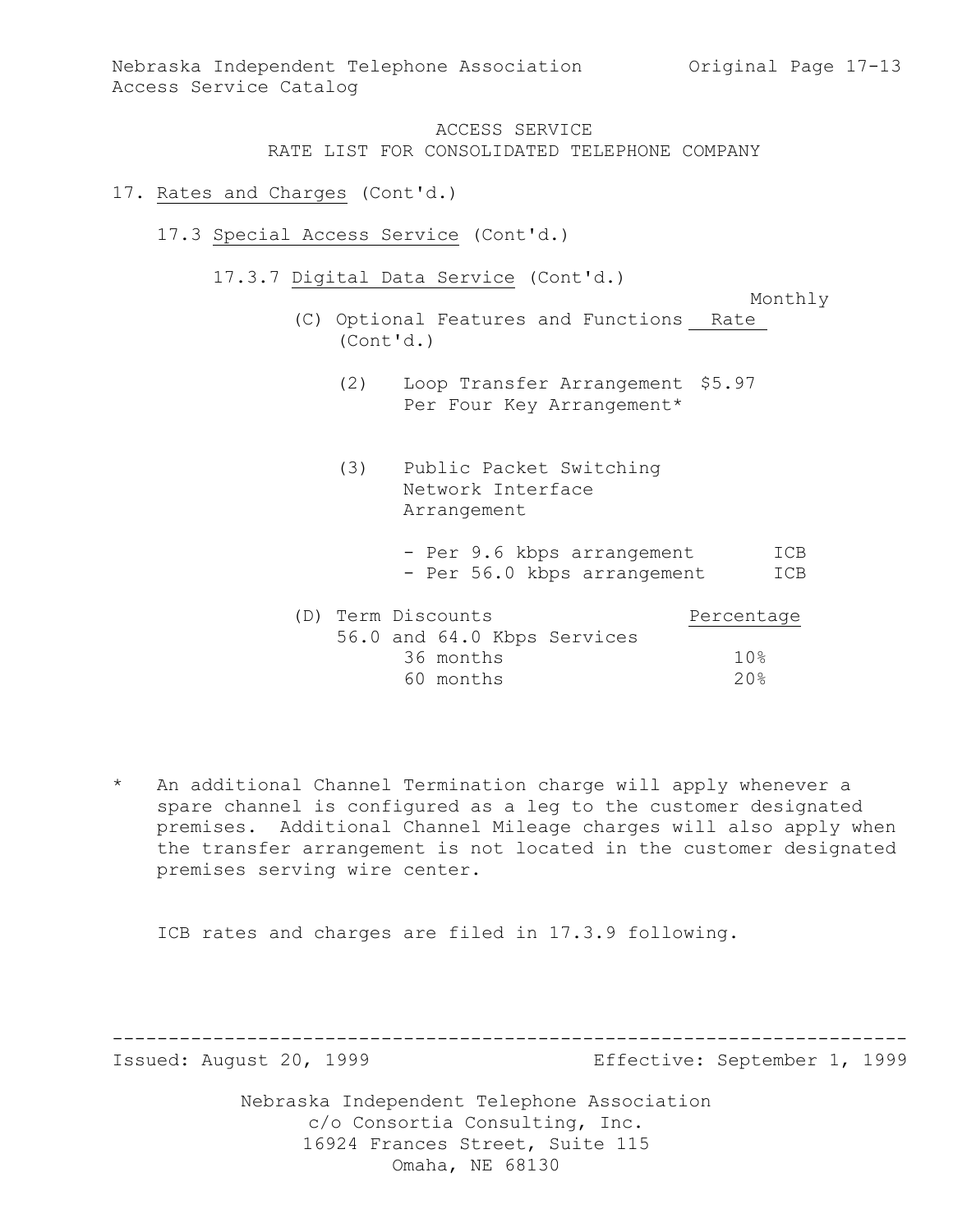Nebraska Independent Telephone Association c/o Consortia Consulting, Inc. 16924 Frances Street, Suite 115 Omaha, NE 68130 Nebraska Independent Telephone Association Original Page 17-14 Access Service Catalog ACCESS SERVICE RATE LIST FOR CONSOLIDATED TELEPHONE COMPANY 17. Rates and Charges (Cont'd.) 17.3 Special Access Service (Cont'd.) 17.3.8 High Capacity Service Regulations concerning High Capacity Service are set forth in 7.10 of NECA TARIFF F.C.C. NO. 5. Monthly Nonrecurring Charges Rate 1st Ckt. Each Add'l (A) Channel Termination Per Termination - DS1 1.544 Mbps \$61.52 \$327.00 \$327.00 - DS1C 3.152 Mbps ICB ICB ICB - DS2 6.312 Mbps ICB ICB ICB - Capacity of 1 DS3 ICB ICB ICB 44.736 Mbps Interface Per DS3 Channel Installed - Capacity of 3 DS3 ICB ICB ICB 44.736 Mbps Interface Per DS3 Channel Installed - Capacity of 6 DS3 ICB ICB ICB 44.736 Mbps Interface Per DS3 Channel Installed - Capacity of 12 DS3 ICB ICB ICB 44.736 Mbps Interface Per DS3 Channel Installed - DS4 274.176 Mbps ICB ICB ICB ICB rates and charges are filed in 17.3.9 following. ----------------------------------------------------------------------- Effective: September 1, 1999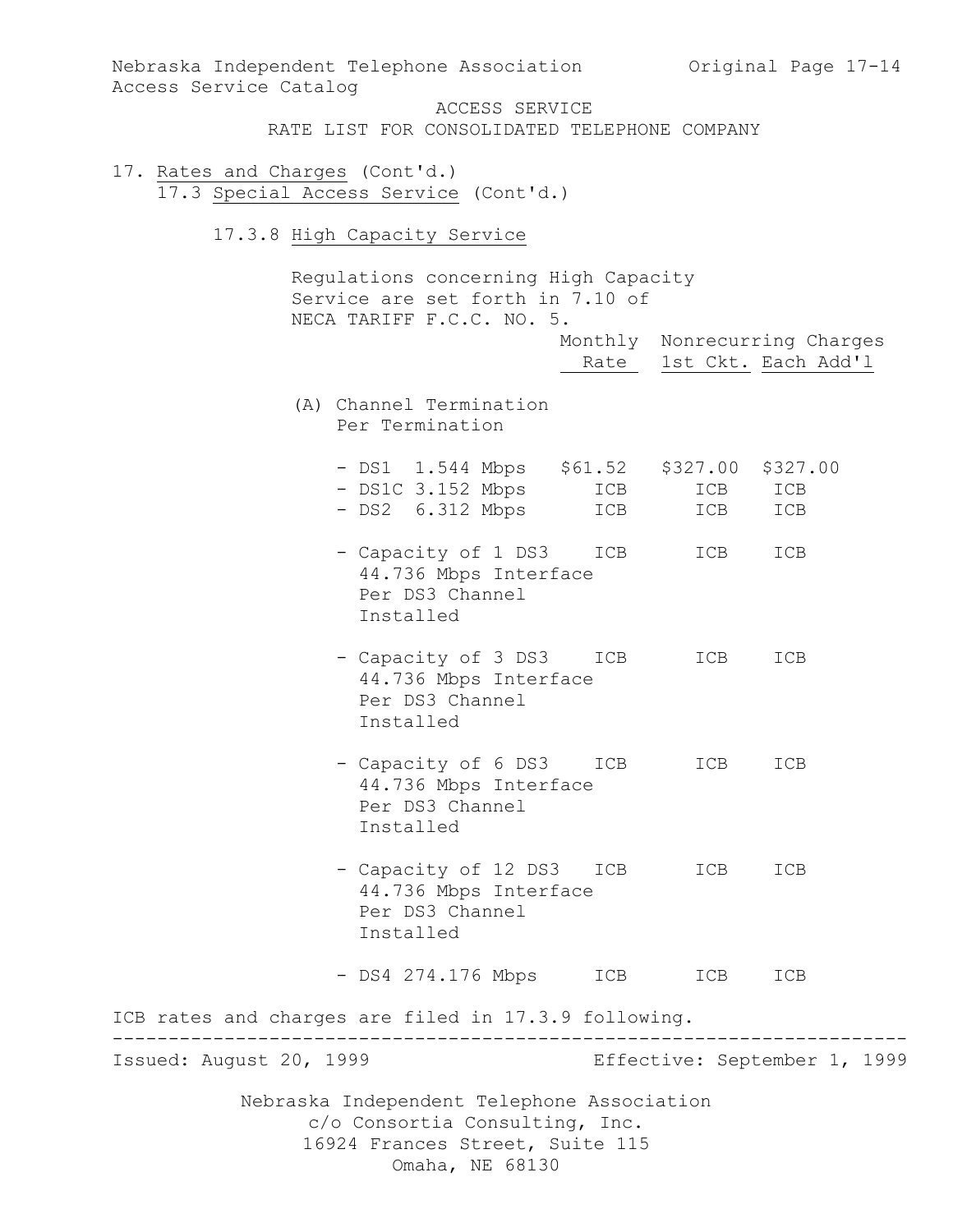| Access Service Catalog          |                                                                                                                                    | Nebraska Independent Telephone Association 60 Original Page 17-15 |
|---------------------------------|------------------------------------------------------------------------------------------------------------------------------------|-------------------------------------------------------------------|
|                                 | ACCESS SERVICE<br>RATE LIST FOR CONSOLIDATED TELEPHONE COMPANY                                                                     |                                                                   |
| 17. Rates and Charges (Cont'd.) | 17.3 Special Access Service (Cont'd.)                                                                                              |                                                                   |
|                                 | 17.3.8 High Capacity Service (Cont'd.)                                                                                             |                                                                   |
|                                 | (B) Channel Mileage<br>(1) Channel Mileage Facility<br>Per Mile                                                                    | Monthly<br>Rate                                                   |
|                                 | $-1.544$ Mbps<br>$-3.152$ Mbps<br>$-6.312$ Mbps<br>$-44.736$ Mbps<br>- 274.176 Mbps                                                | 66.06<br>ICB<br>ICB<br>ICB<br>ICB                                 |
|                                 | (2) Channel Mileage Termination<br>Per Termination                                                                                 |                                                                   |
|                                 | $-1.544$ Mbps<br>$-3.152$ Mbps<br>$-6.312$ Mbps<br>$-44.736$ Mbps<br>$-274.176$ Mbps                                               | 319.10<br>ICB<br>ICB<br>ICB<br>ICB                                |
|                                 | (C) Term Discounts<br>DS1 and DS3 Services<br>36 months<br>60 months                                                               | Percentage<br>10%<br>20%                                          |
|                                 |                                                                                                                                    | (D) Optional Features and Functions Monthly Rate                  |
|                                 | (1) Multiplexing, per arrangement                                                                                                  |                                                                   |
|                                 | DS4 to DS1<br>DS3 to DS1<br>DS2 to DS1<br>DS1C to DS1<br>DS1 to Voice**                                                            | ICB<br>ICB<br>ICB<br>ICB<br>\$196.53                              |
| Service.                        |                                                                                                                                    | ** A channel of this DS1 to the Hub can be used for Digital Data  |
| Issued: August 20, 1999         | ----------------------------------                                                                                                 | Effective: September 1, 1999                                      |
|                                 | Nebraska Independent Telephone Association<br>c/o Consortia Consulting, Inc.<br>16924 Frances Street, Suite 115<br>Omaha, NE 68130 |                                                                   |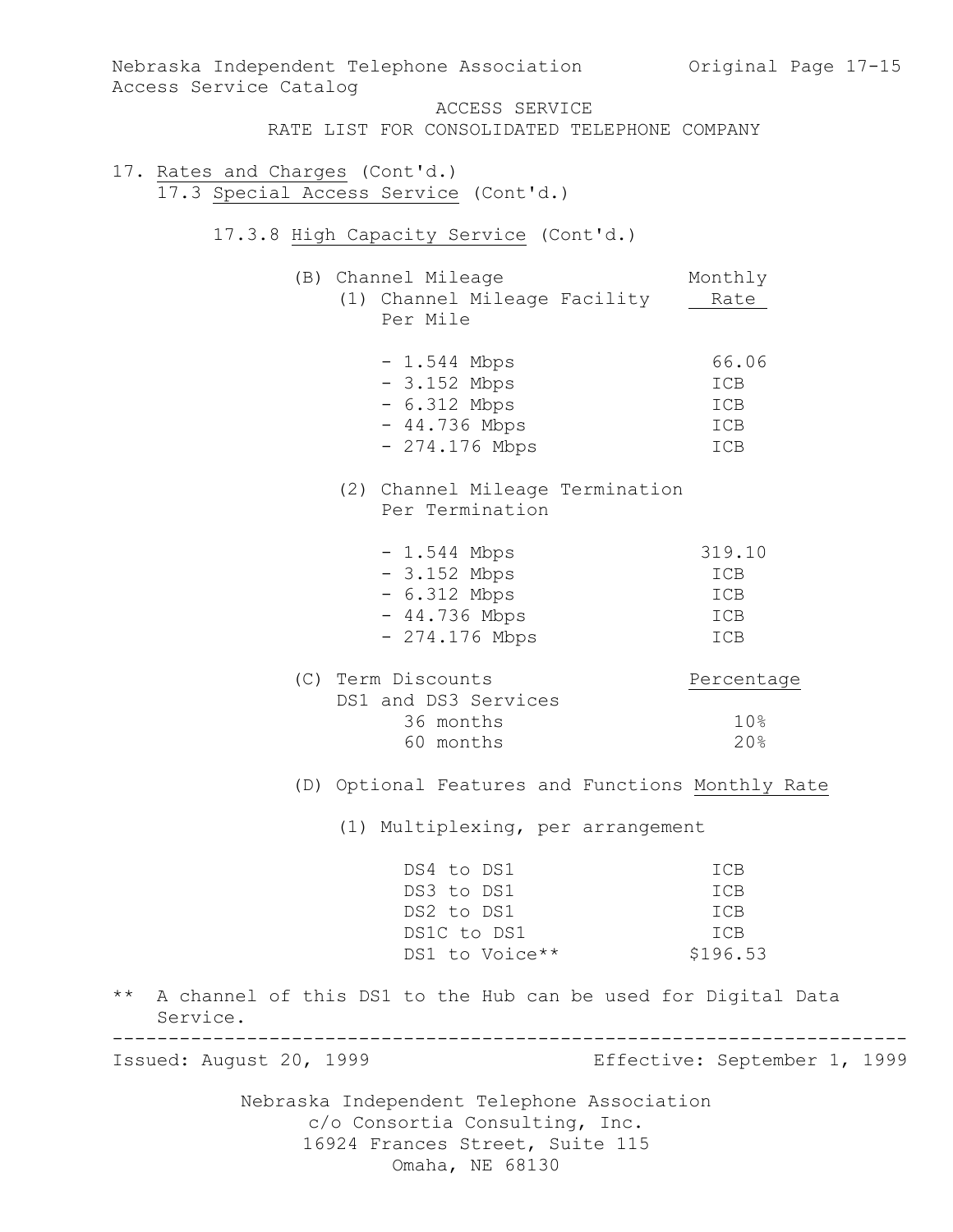Nebraska Independent Telephone Association Original Page 17-16 Access Service Catalog ACCESS SERVICE RATE LIST FOR CONSOLIDATED TELEPHONE COMPANY 17. Rates and Charges (Cont'd.) 17.3 Special Access Service (Cont'd.) 17.3.8 High Capacity Service (Cont'd.) (D) Optional Features and Functions Monthly Rate (Cont'd.) (1) Multiplexing, per arrangement (Cont'd.) DS1 to DS0 \$198.38 DS0 to Subrates -Up to 20 2.4 kbps services 301.92 -Up to 10 4.8 kbps services 185.32 -Up to 5 9.6 kbps services 161.92 (2) Automatic Loop Transfer Per Arrangement\* \$389.24 (3) Transfer Arrangement (key activated or dial-up\*\*) Per four port arrangement including control channel termination\*\*\* \$165.42 (E) Reserved for future use. (F) Clear Channel Capability - Per 1.544 Mbps transmission path None An additional Channel Termination charge will apply whenever the spare line is provided as a leg to the customer designated premises (CDP). \*\* The dial-up option requires the customer to purchase the Controller Arrangement from 13.3.4, as described in NECA TARIFF F.C.C. NO. 5.

\*\*\* An additional Channel Termination charge will apply whenever a spare channel is configured as a leg to the CDP. Additional channel mileage charges will also apply when the transfer arrangement is not located in the CDP serving wire center.

----------------------------------------------------------------------- Effective: September 1, 1999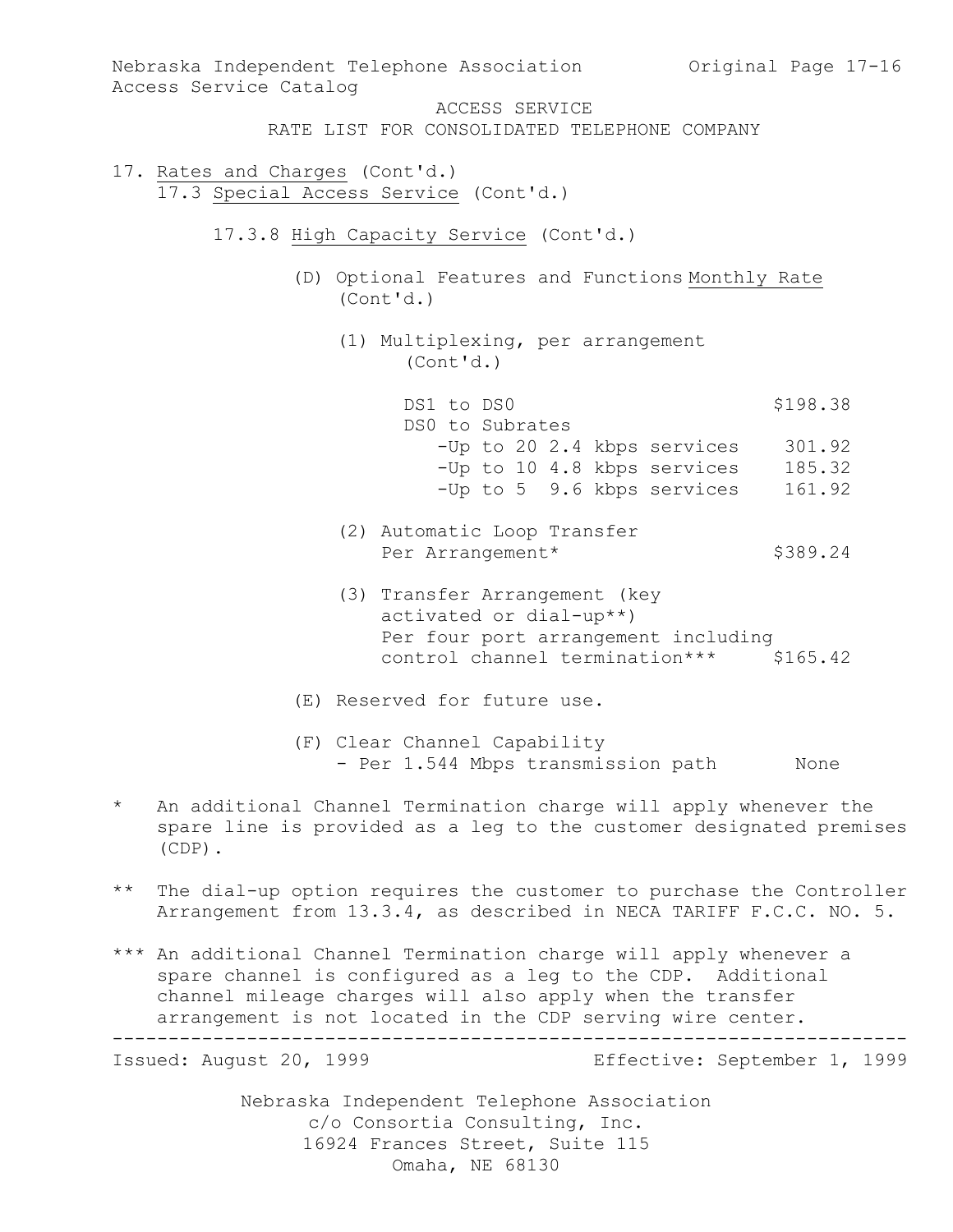- 17. Rates and Charges (Cont'd.)
	- 17.3 Special Access Service (Cont'd.)
		- 17.3.9 Individual Case Filings

Reserved for future use.

----------------------------------------------------------------------- Effective: September 1, 1999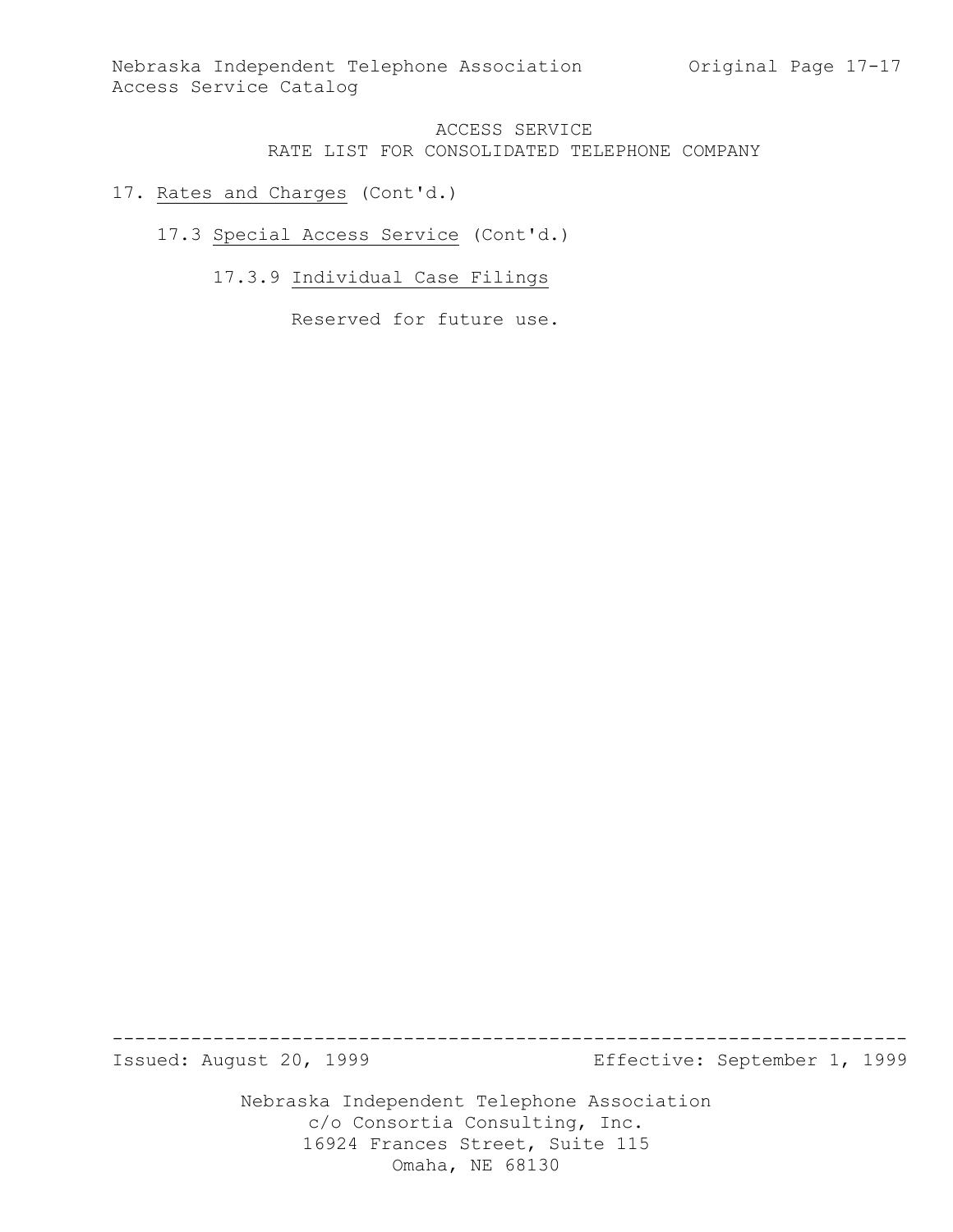## 17. Rates and Charges (Cont'd.)

- 17.3 Special Access Service (Cont'd.)
	- 17.3.10 Optional Rate Plan Availability

The Term Discount Plan, as described in Section 7.2.8, is available where billing capability exists.

| 17.3.11 | Internet to K-12 Schools |                                        | Monthly Nonrecurring |         |
|---------|--------------------------|----------------------------------------|----------------------|---------|
|         |                          |                                        | Rate                 | Charges |
|         | (A)                      | Channel Termination<br>Per Termination | $$22.50$ $$50.00$    |         |
|         |                          |                                        | Monthly Rate         |         |
|         | (B)                      | Channel Mileage                        |                      |         |
|         |                          | (1) Channel Mileage                    |                      |         |
|         |                          | Facility, per                          |                      |         |
|         |                          | airline mile                           | \$0.25               |         |
|         |                          | (2) Channel Mileage                    |                      |         |
|         |                          | Termination,                           |                      |         |
|         |                          | per termination                        | \$2.50               |         |

----------------------------------------------------------------------- Effective: September 1, 1999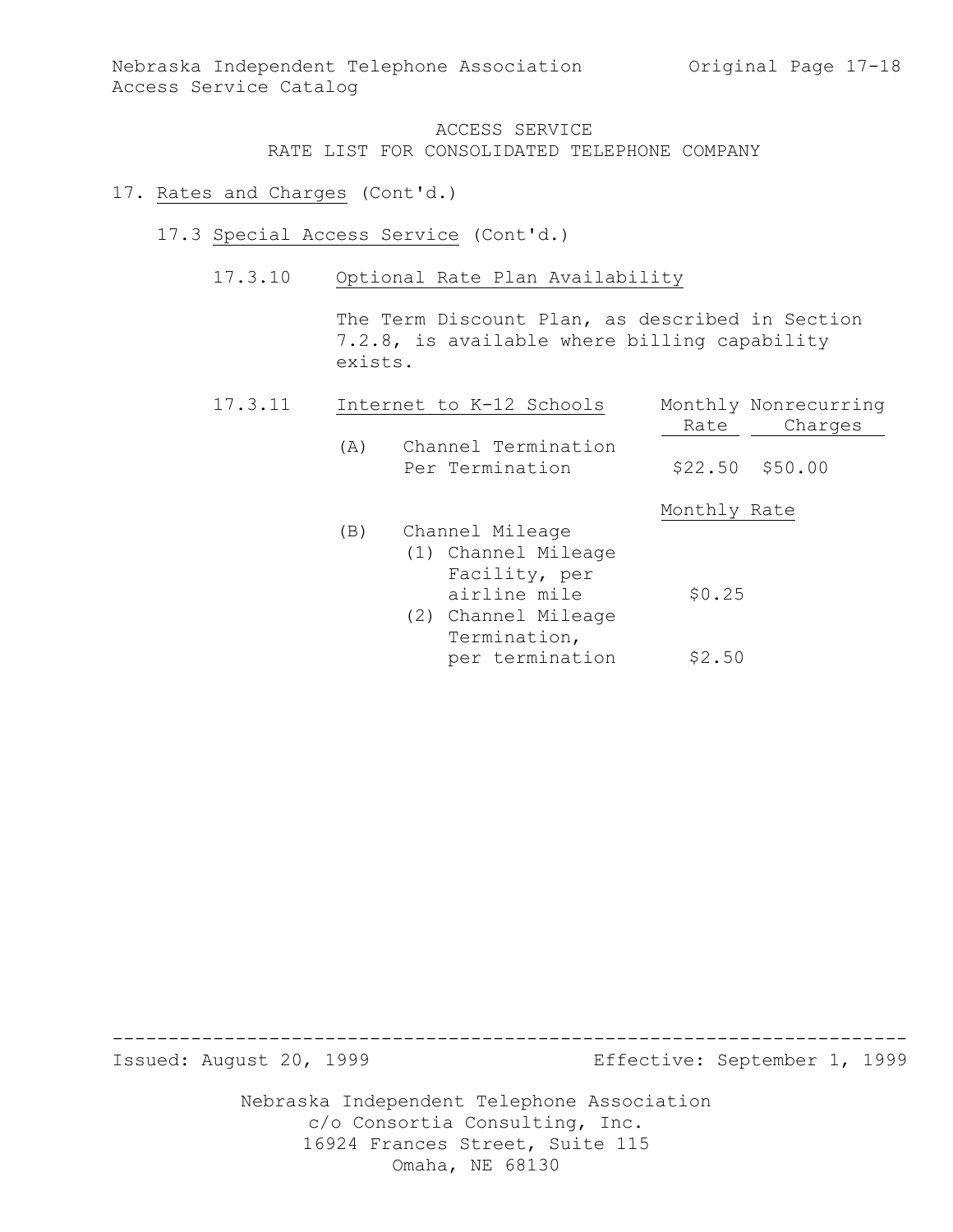Nebraska Independent Telephone Association (Original Page 17-19) Access Service Catalog

ACCESS SERVICE

RATE LIST FOR CONSOLIDATED TELEPHONE COMPANY

- 17. Rates and Charges (Cont'd.) 17.4 Other Services
	- 17.4.1 Access Ordering

Charge

(A) Access Order Charge

Per Order  $$104.00$ 

(B) Service Date Change Charge

A Service Date Change Charge will apply, on a per order per occurrence basis, for each service date changed. The Access Order Charge as specified in 17.4.1(A) preceding does not apply.

- -Service Date Change Charge Per Order  $$34.00$
- (C) Design Change Charge

The Design Change Charge will apply on a per order per occurrence basis, for each order requiring design change.

- -Design Change Charge Per Order  $\frac{1}{2}$  34.00
- (D) Miscellaneous Service Order Charge

Per Occurrence  $\frac{1}{2}$  \$ 34.00

17.4.2 Additional Engineering

Additional Engineering Periods Fraction Thereof

(A) Basic Time per engineer, normally scheduled working hours \$19.91

----------------------------------------------------------------------- Effective: September 1, 1999

Each Half Hour Or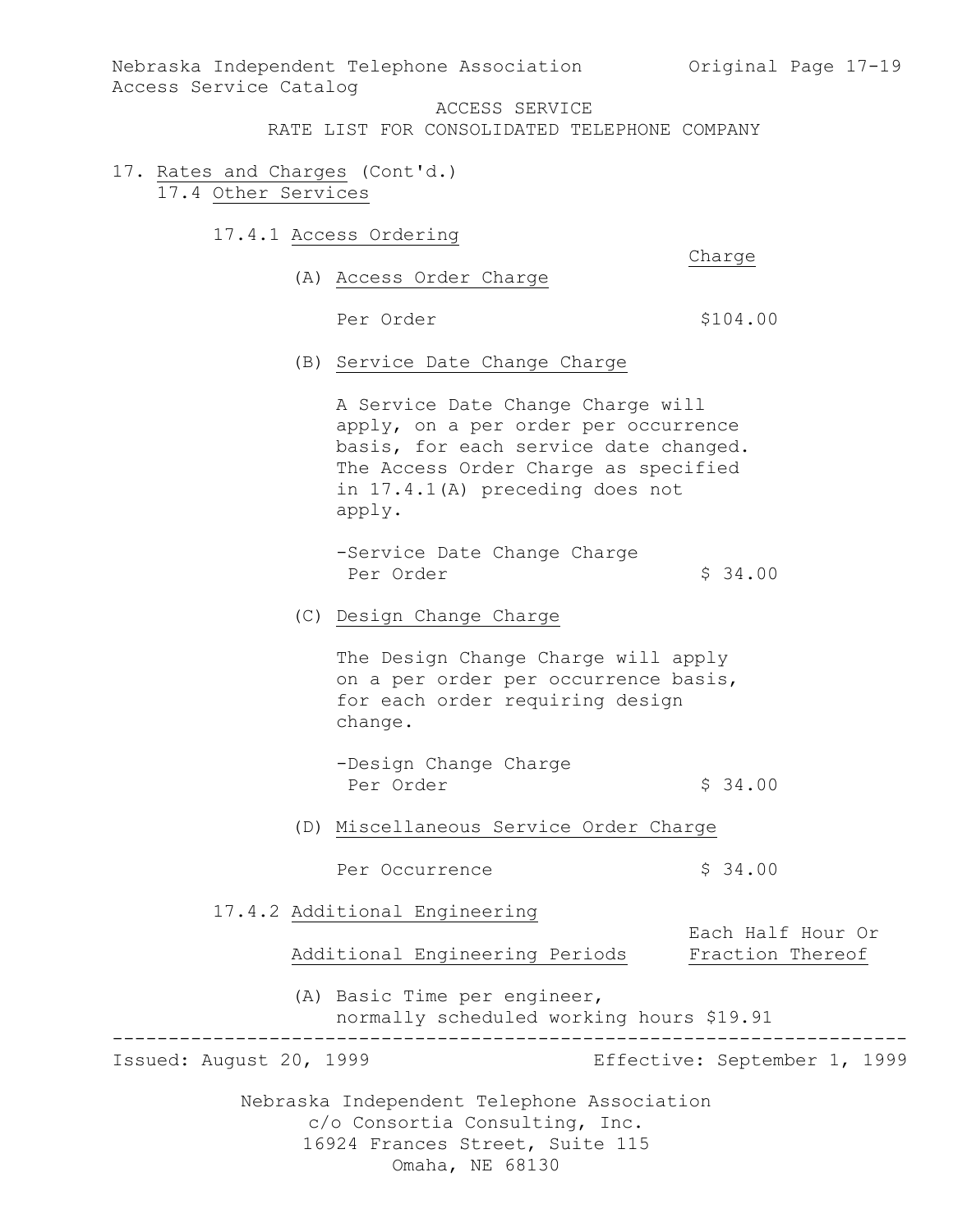| Nebraska Independent Telephone Association<br>Access Service Catalog                                                                                                                             | Original Page 17-20                   |
|--------------------------------------------------------------------------------------------------------------------------------------------------------------------------------------------------|---------------------------------------|
| ACCESS SERVICE<br>RATE LIST FOR CONSOLIDATED TELEPHONE COMPANY                                                                                                                                   |                                       |
| 17. Rates and Charges (Cont'd.)<br>17.4 Other Services (Cont'd.)<br>17.4.2 Additional Engineering (Cont'd.)                                                                                      |                                       |
| Additional Engineering Periods<br>(Cont'd.)                                                                                                                                                      | Each Half Hour Or<br>Fraction Thereof |
| (B) Overtime per engineer, outside<br>of normally scheduled working<br>hours                                                                                                                     | \$29.86                               |
| (C) Premium Time, outside of<br>scheduled work day, per<br>engineer                                                                                                                              | \$39.82                               |
| 17.4.3 Additional Labor<br>Additional Labor Periods                                                                                                                                              |                                       |
| (A) Installation or Repair                                                                                                                                                                       |                                       |
| - Overtime, outside of normally<br>scheduled working hours on a<br>scheduled workday                                                                                                             |                                       |
| Per Technician*                                                                                                                                                                                  | \$28.12                               |
| - Premium Time, outside of<br>scheduled work day<br>Per Technician*                                                                                                                              | \$37.49                               |
| (B) Stand by                                                                                                                                                                                     |                                       |
| - Basic time, normally scheduled<br>working hours<br>Per Technician                                                                                                                              | \$18.93                               |
| - Overtime, outside of normally<br>scheduled working hours on a<br>scheduled work day                                                                                                            |                                       |
| Per Technician*<br>$\star$<br>A call out of a Telephone Company employee at a time not<br>consecutive with the employee's scheduled work period is subject to<br>a minimum charge of four hours. | \$28.39                               |
| Issued: August 20, 1999                                                                                                                                                                          | Effective: September 1, 1999          |
| Nebraska Independent Telephone Association<br>c/o Consortia Consulting, Inc.<br>16924 Frances Street, Suite 115                                                                                  |                                       |
| Omaha, NE 68130                                                                                                                                                                                  |                                       |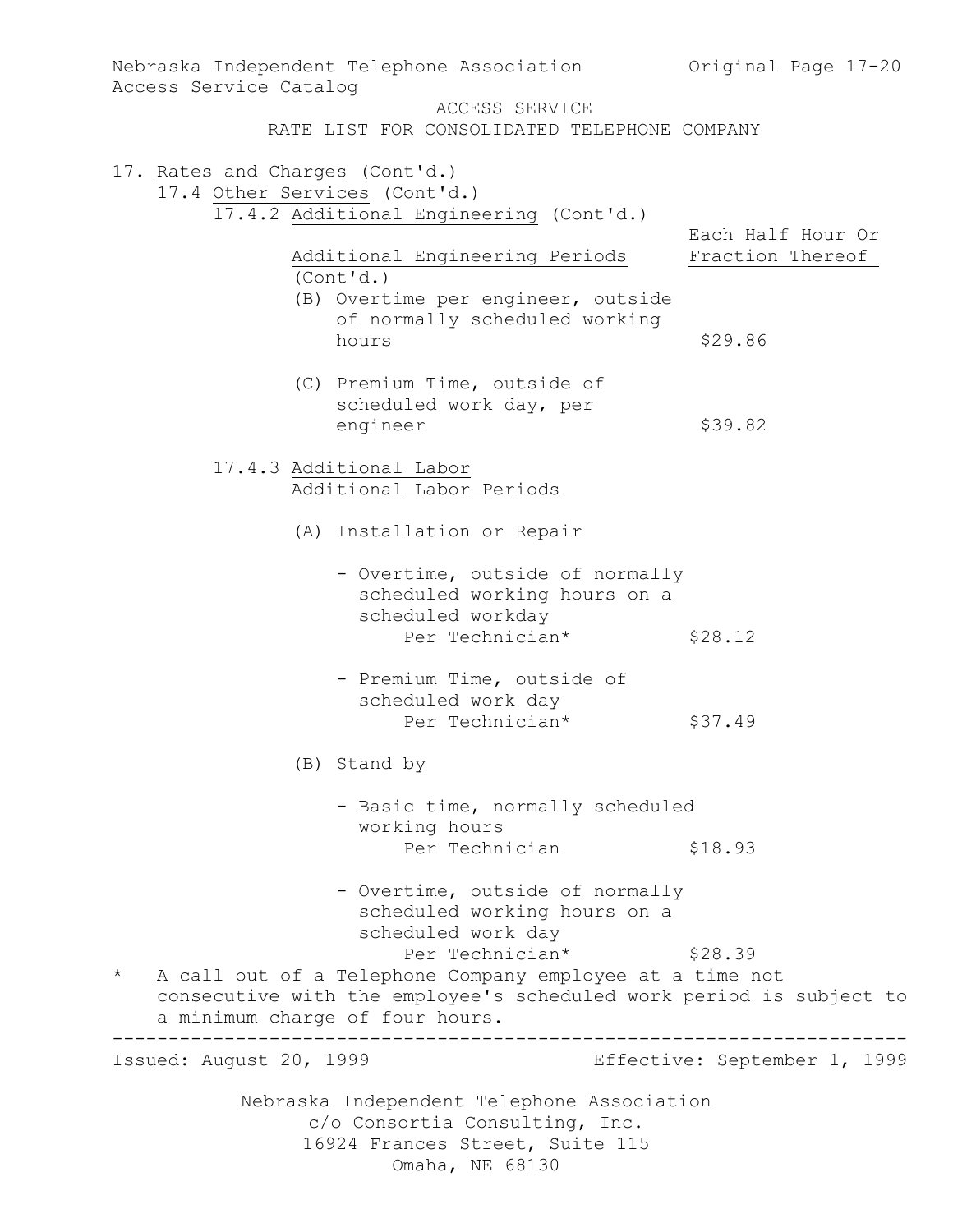| Nebraska Independent Telephone Association<br>Access Service Catalog                                                                                                          | Original Page 17-21                                                                        |  |  |  |
|-------------------------------------------------------------------------------------------------------------------------------------------------------------------------------|--------------------------------------------------------------------------------------------|--|--|--|
| ACCESS SERVICE                                                                                                                                                                |                                                                                            |  |  |  |
| RATE LIST FOR CONSOLIDATED TELEPHONE COMPANY                                                                                                                                  |                                                                                            |  |  |  |
| 17. Rates and Charges (Cont'd.)<br>17.4 Other Services (Cont'd.)                                                                                                              |                                                                                            |  |  |  |
| 17.4.3 Additional Labor (Cont'd.)<br>Additional Labor Periods (Cont'd.) Fraction Thereof                                                                                      | Each Half Hour Or                                                                          |  |  |  |
| (B) Stand by (Cont'd.)                                                                                                                                                        |                                                                                            |  |  |  |
| - Premium Time, outside of<br>scheduled work day<br>Per Technician*                                                                                                           | \$37.85                                                                                    |  |  |  |
|                                                                                                                                                                               | Each Half Hour or<br>Fraction Thereof                                                      |  |  |  |
|                                                                                                                                                                               | Central<br>Office<br>Installation<br>Main-<br>and Repair<br>tenance<br>Technician<br>Tech. |  |  |  |
| (C) Testing and Maintenance with<br>other Telephone Companies, or<br>Other Labor                                                                                              |                                                                                            |  |  |  |
| - Basic Time per technician,<br>normally scheduled working<br>hours                                                                                                           | \$18.75<br>\$19.67                                                                         |  |  |  |
| - Overtime per technician<br>outside of normally<br>scheduled working hours on<br>a work day*                                                                                 | \$28.12<br>\$29.50                                                                         |  |  |  |
| - Premium Time per technician,<br>outside of scheduled work<br>$day*$                                                                                                         | \$37.49 \$39.33                                                                            |  |  |  |
| A call out of a Telephone Company employee at a time not<br>$\star$<br>consecutive with the employee's scheduled work period is subject to<br>a minimum charge of four hours. |                                                                                            |  |  |  |
| Issued: August 20, 1999                                                                                                                                                       | Effective: September 1, 1999                                                               |  |  |  |
| Nebraska Independent Telephone Association<br>c/o Consortia Consulting, Inc.<br>16924 Frances Street, Suite 115<br>Omaha, NE 68130                                            |                                                                                            |  |  |  |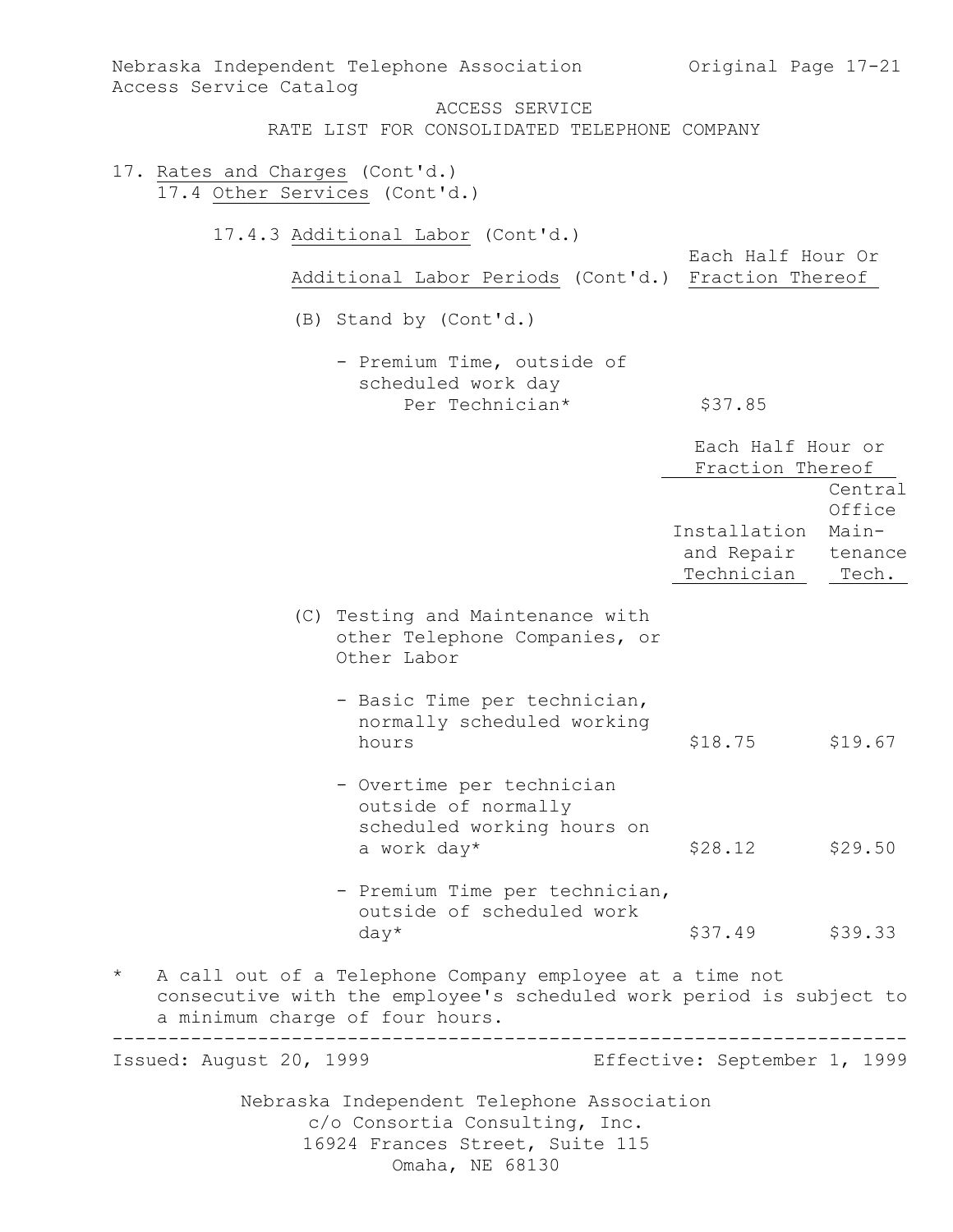Nebraska Independent Telephone Association (Original Page 17-22) Access Service Catalog

ACCESS SERVICE

- RATE LIST FOR CONSOLIDATED TELEPHONE COMPANY
- 17. Rates and Charges (Cont'd.) 17.4 Other Services (Cont'd.)
	- 17.4.4 Miscellaneous Services
		- (A) Additional Cooperative Acceptance Testing-Switched Access

Testing Periods

Each Half Hour Or

Basic Time, Overtime\* and<br>Premium Time\*

See the rates for Additional Labor as set forth in 17.4.3(C) preceding.

(B) Additional Automatic Testing - Switched Access

| Additional Tests To First<br>Point of Switching | Per Test Per<br>Transmission Path |
|-------------------------------------------------|-----------------------------------|
| Gain-Slope Tests                                | \$2.89                            |
| C-Notched Noise Tests                           | \$2.89                            |
| $1004$ Hz Loss**                                | \$2.89                            |
| C-Message Noise**                               | \$2.89                            |
| Balance (return loss) $**$                      | \$2.89                            |

- \* A call out of a Telephone Company employee at a time not consecutive with the employee's scheduled work period is subject to a minimum charge of four hours.
- \*\* The 1004 Hz, C-Message Noise and Balance tests are non-chargeable routine tests; however, they may be requested on an as needed or more than routine scheduled basis, in which cases the charges herein apply. See NECA TARIFF F.C.C. NO. 5, 13.3.1(A)(2).

----------------------------------------------------------------------- Effective: September 1, 1999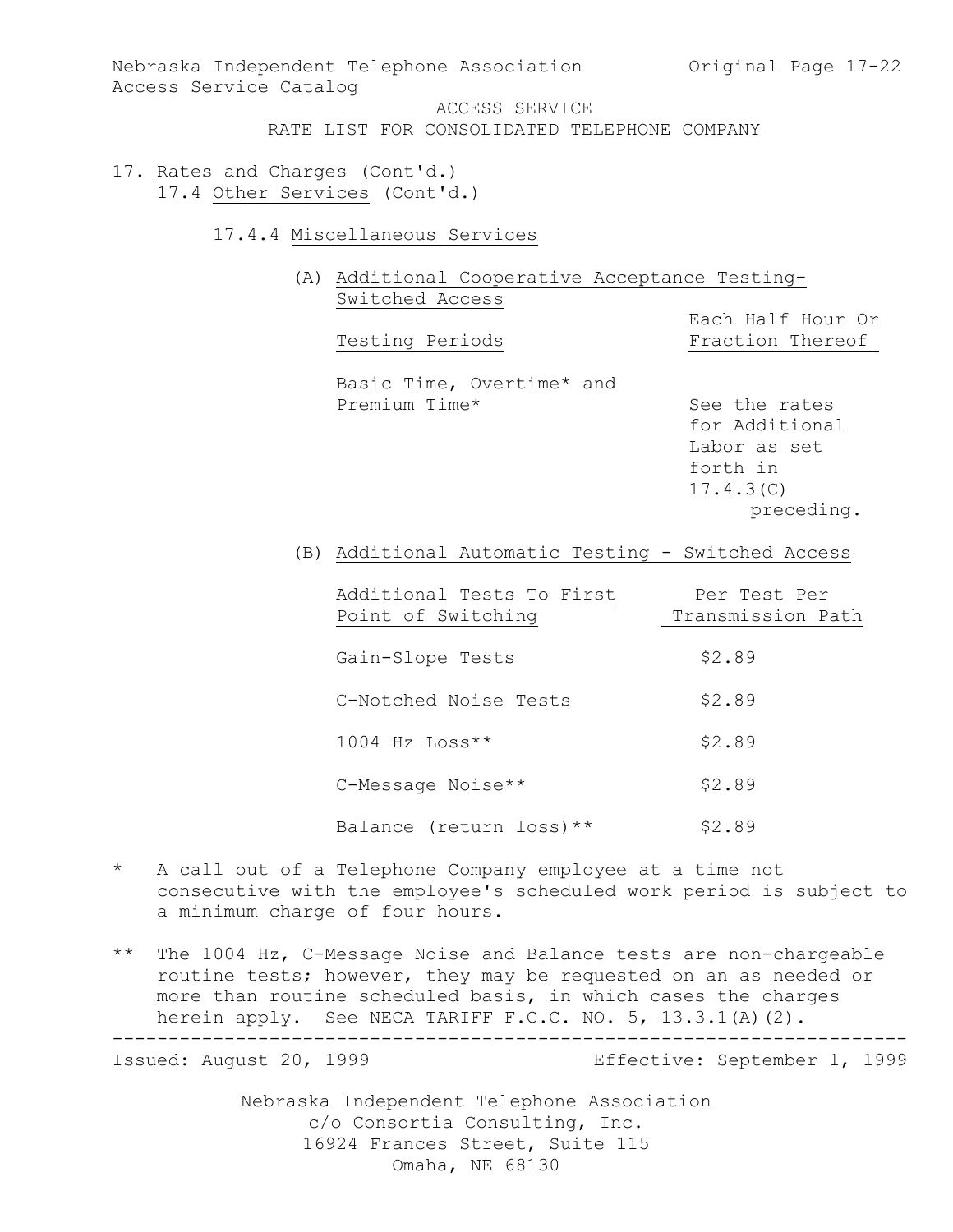| Access Service Catalog                                           | Nebraska Independent Telephone Association                                                                                                                         | Original Page 17-23                                                                                                             |
|------------------------------------------------------------------|--------------------------------------------------------------------------------------------------------------------------------------------------------------------|---------------------------------------------------------------------------------------------------------------------------------|
|                                                                  | ACCESS SERVICE<br>RATE LIST FOR CONSOLIDATED TELEPHONE COMPANY                                                                                                     |                                                                                                                                 |
| 17. Rates and Charges (Cont'd.)<br>17.4 Other Services (Cont'd.) | 17.4.4 Miscellaneous Services (Cont'd.)<br>(C) Additional Manual Testing - Switched Access                                                                         |                                                                                                                                 |
|                                                                  | Additional Tests To First Point of Switching<br>Gain-Slope, C-Notched Noise See the rates<br>and any other agreed to<br>tests<br>Per Technician                    | Ea<br>ch Half Hour Or<br>Fraction Thereof<br>for Additional<br>Labor, as set<br>forth in<br>17.4.3(C)<br>preceding.             |
|                                                                  | (D) Additional Cooperative Acceptance Testing -<br>Special Access<br>Testing Periods<br>Basic Time, Overtime*<br>and Premium Time*                                 | Each Half Hour Or<br>Fraction Thereof<br>See the rates<br>for Additional<br>Labor as set<br>forth in<br>17.4.3(C)<br>preceding. |
|                                                                  | (E) Additional Manual Testing -<br>Special Access<br>Testing Periods<br>Basic Time, Overtime*<br>and Premium Time*                                                 | Each Half Hour Or<br>Fraction Thereof<br>See the rates<br>for Additional<br>Labor as set<br>forth in<br>17.4.3(C)<br>preceding. |
| $^\star$                                                         | A call out of a Telephone Company employee at a time not<br>consecutive with the employee's scheduled work period is subject to<br>a minimum charge of four hours. |                                                                                                                                 |
| Issued: August 20, 1999                                          |                                                                                                                                                                    | Effective: September 1, 1999                                                                                                    |
|                                                                  | Nebraska Independent Telephone Association<br>c/o Consortia Consulting, Inc.                                                                                       |                                                                                                                                 |

16924 Frances Street, Suite 115 Omaha, NE 68130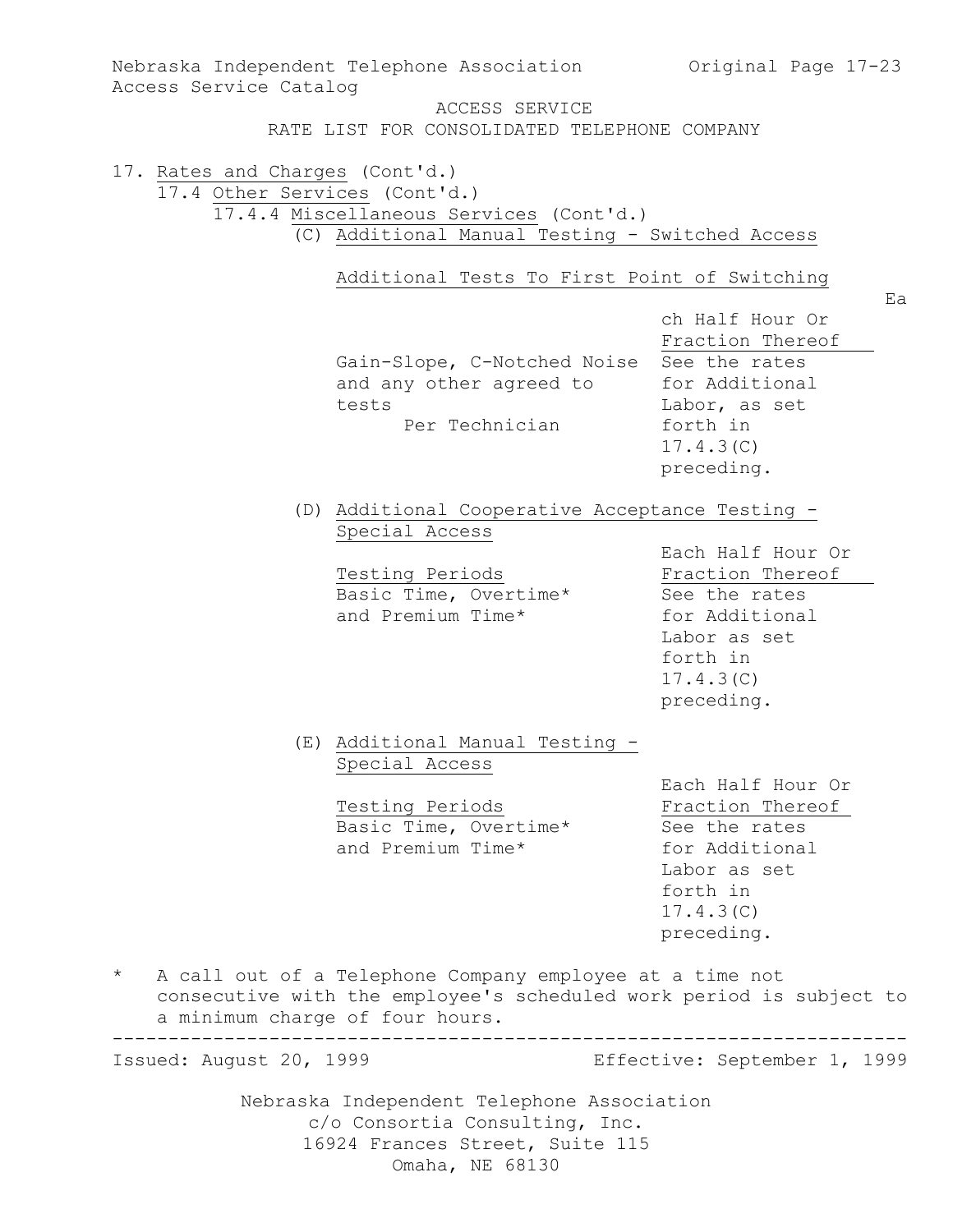- 17. Rates and Charges (Cont'd.)
	- 17.4 Other Services (Cont'd.)
		- 17.4.4 Miscellaneous Services (Cont'd.)
			- (F) Maintenance of Service

| Maintenance of<br>Service Periods                                                                              | Each Half Hour Or<br>Fraction Thereof                                                  |
|----------------------------------------------------------------------------------------------------------------|----------------------------------------------------------------------------------------|
| Basic Time, Overtime*<br>and Premium Time*                                                                     | See the rates<br>for Additional<br>Labor as set<br>forth in<br>17.4.3(C)<br>preceding. |
| De el 1100 - 1100 - 1100 - 1210 - 1210 - 1210 - 1210 - 1210 - 1210 - 1210 - 1210 - 1210 - 1210 - 1210 - 1210 - |                                                                                        |

(G) Reserved for future use.

(H) Reserved for future use.

(I) Reserved for future use.

\* A call out of a Telephone Company employee at a time not consecutive with the employee's scheduled work period is subject to a minimum charge of four hours.

----------------------------------------------------------------------- Effective: September 1, 1999